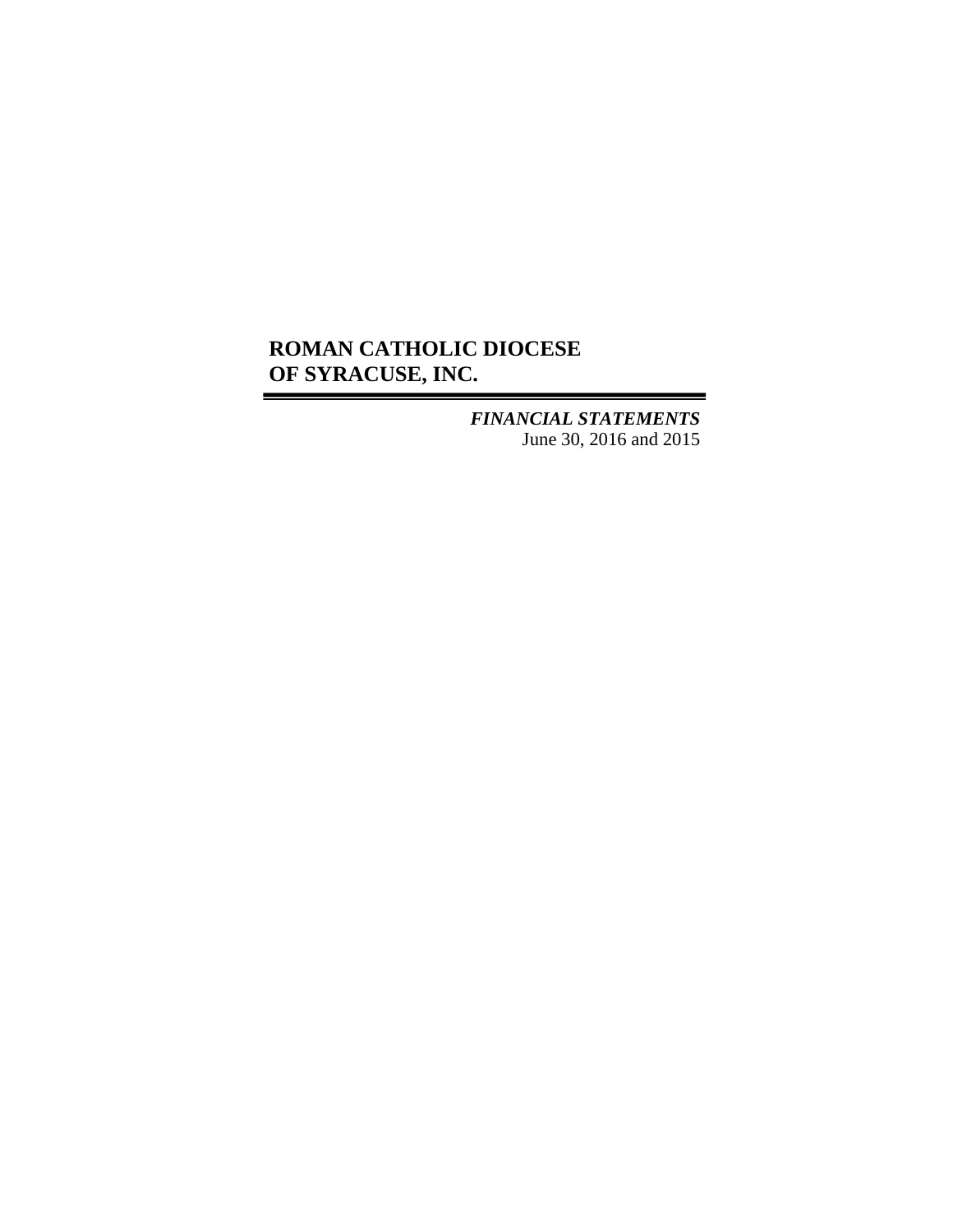# **Table of Contents**

## **ROMAN CATHOLIC DIOCESE OF SYRACUSE, INC.**

| NOTES TO FINANCIAL STATEMENTS 7 7                 |    |
|---------------------------------------------------|----|
|                                                   | 21 |
| SCHEDULE OF INSURANCE FUND ACTIVITY 21 21         |    |
| SCHEDULE OF CATHOLIC SCHOOL FUND<br>ACTIVITY 23   |    |
| SCHEDULES OF PLANT FUND ACTIVITY 1 25             |    |
| <b>SCHEDULES OF CENTRAL ADMINISTRATION</b>        | 26 |
| <b>SCHEDULE OF INVESTMENT FUND</b><br>ACTIVITY 27 |    |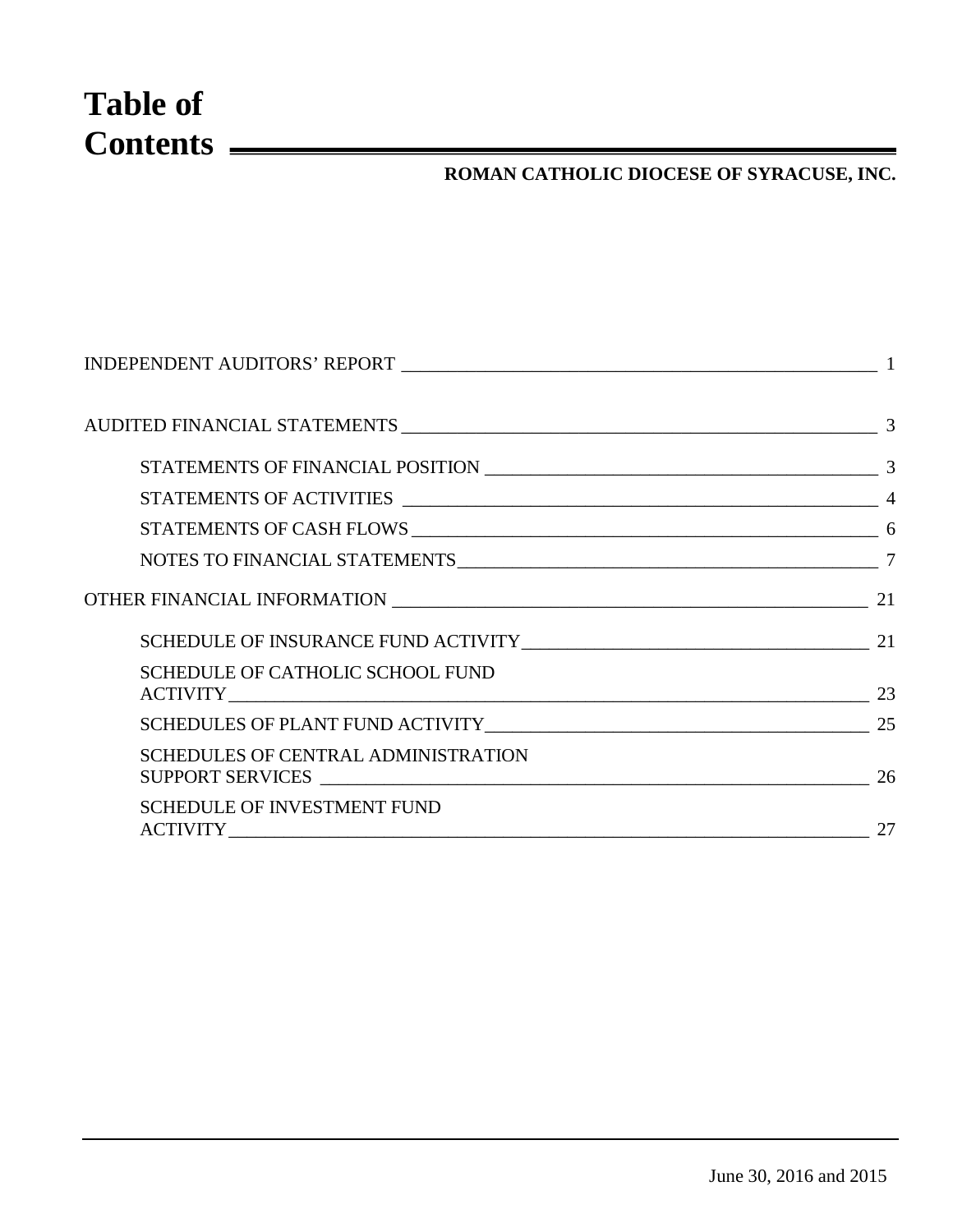

#### <span id="page-2-0"></span>**INDEPENDENT AUDITORS' REPORT**

#### **FINANCE COUNCIL ROMAN CATHOLIC DIOCESE OF SYRACUSE, INC.**

#### **Report on the Financial Statements**

We have audited the accompanying financial statements of the **ROMAN CATHOLIC DIOCESE OF SYRACUSE, INC.**, which comprise the statements of financial position as of June 30, 2016 and 2015, and the related statements of activities, and cash flows for the years then ended, and the related notes to the financial statements.

#### **Management's Responsibility for the Financial Statements**

Management is responsible for the preparation and fair presentation of these financial statements in accordance with accounting principles generally accepted in the United States of America; this includes the design, implementation, and maintenance of internal control relevant to the preparation and fair presentation of financial statements that are free from material misstatements, whether due to fraud or error.

#### **Auditor's Responsibility**

Our responsibility is to express an opinion on these financial statements based on our audits. We conducted our audits in accordance with auditing standards generally accepted in the United States of America. Those standards require that we plan and perform the audit to obtain reasonable assurance about whether the financial statements are free of material misstatement.

An audit involves performing procedures to obtain audit evidence about the amounts and disclosures in the financial statements. The procedures selected depend on the auditor's judgment, including the assessment of the risks of material misstatement of the financial statements, whether due to fraud or error. In making those risk assessments, the auditor considers internal control relevant to the entity's preparation and fair presentation of the financial statements in order to design audit procedures that are appropriate in the circumstances, but not for the purpose of expressing an opinion on the effectiveness of the entity's internal control. Accordingly, we express no such opinion. An audit also includes evaluating the appropriateness of accounting policies used and the reasonableness of significant accounting estimates made by management, as well as evaluating the overall presentation of the financial statements.

We believe that the audit evidence we have obtained is sufficient and appropriate to provide a basis for our audit opinion.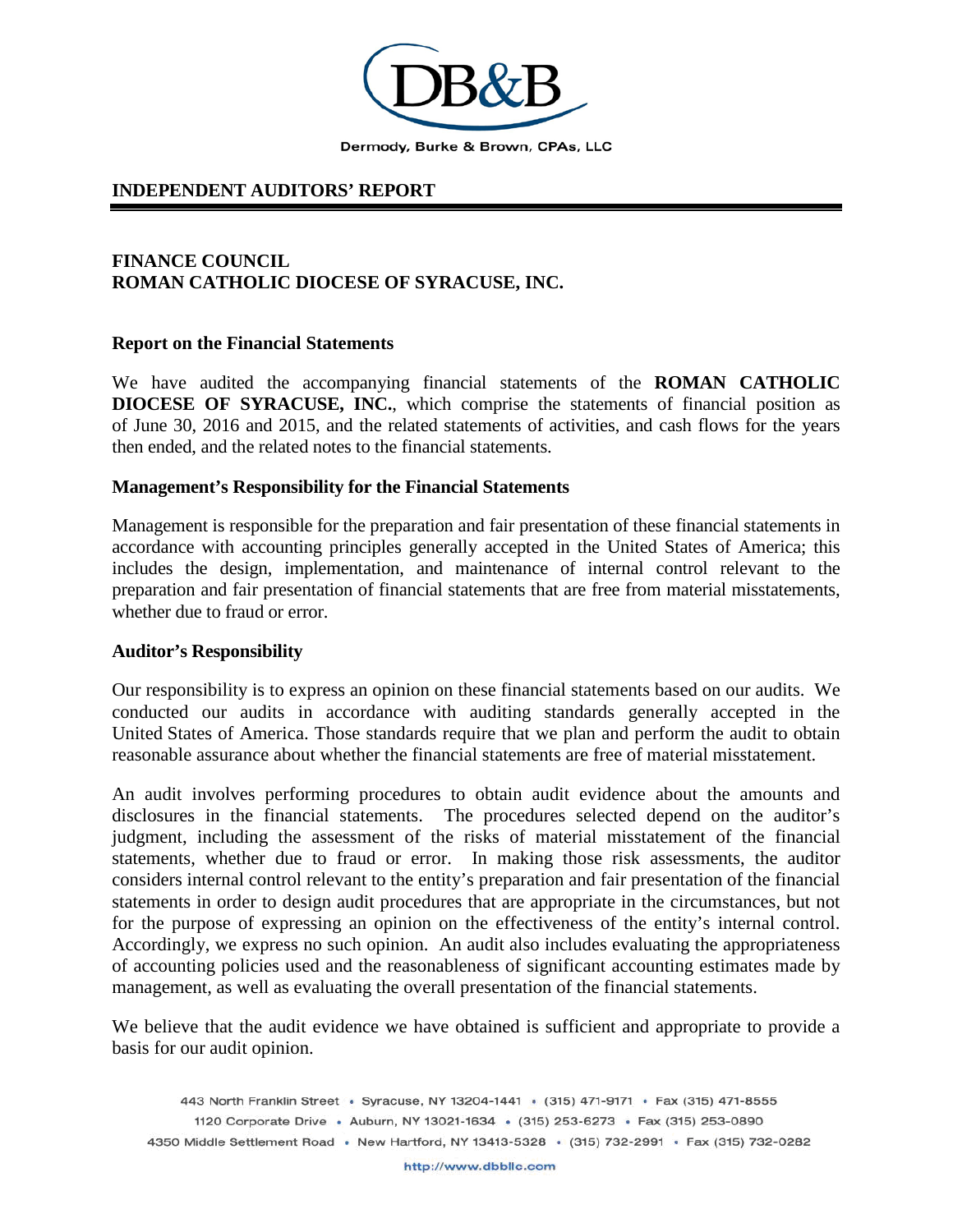#### **Opinion**

In our opinion, the financial statements referred to above present fairly, in all material respects, the financial position of the Roman Catholic Diocese of Syracuse, Inc. as of June 30, 2016 and 2015, and the results of its operations and its cash flows for the years then ended in accordance with accounting principles generally accepted in the United States of America.

#### **Report on Supplementary Information**

Our audits were conducted for the purpose of forming an opinion on the financial statements as a whole. The accompanying information on pages 22 to 28 is presented for purposes of additional analysis and is not a required part of the financial statements. Such information is the responsibility of management and was derived from and relates directly to the underlying accounting and other records used to prepare the financial statements and certain additional procedures, including comparing and reconciling such information directly to the underlying accounting and other records used to prepare the financial statements or to the financial statements themselves, and other additional procedures in accordance with auditing standards generally accepted in the United States of America. In our opinion, the information is fairly stated in all material respects in relation to the financial statements taken as a whole.

Dermody, Burke & Brown

**DERMODY, BURKE & BROWN, CPAs, LLC**

Syracuse, New York

October 26, 2016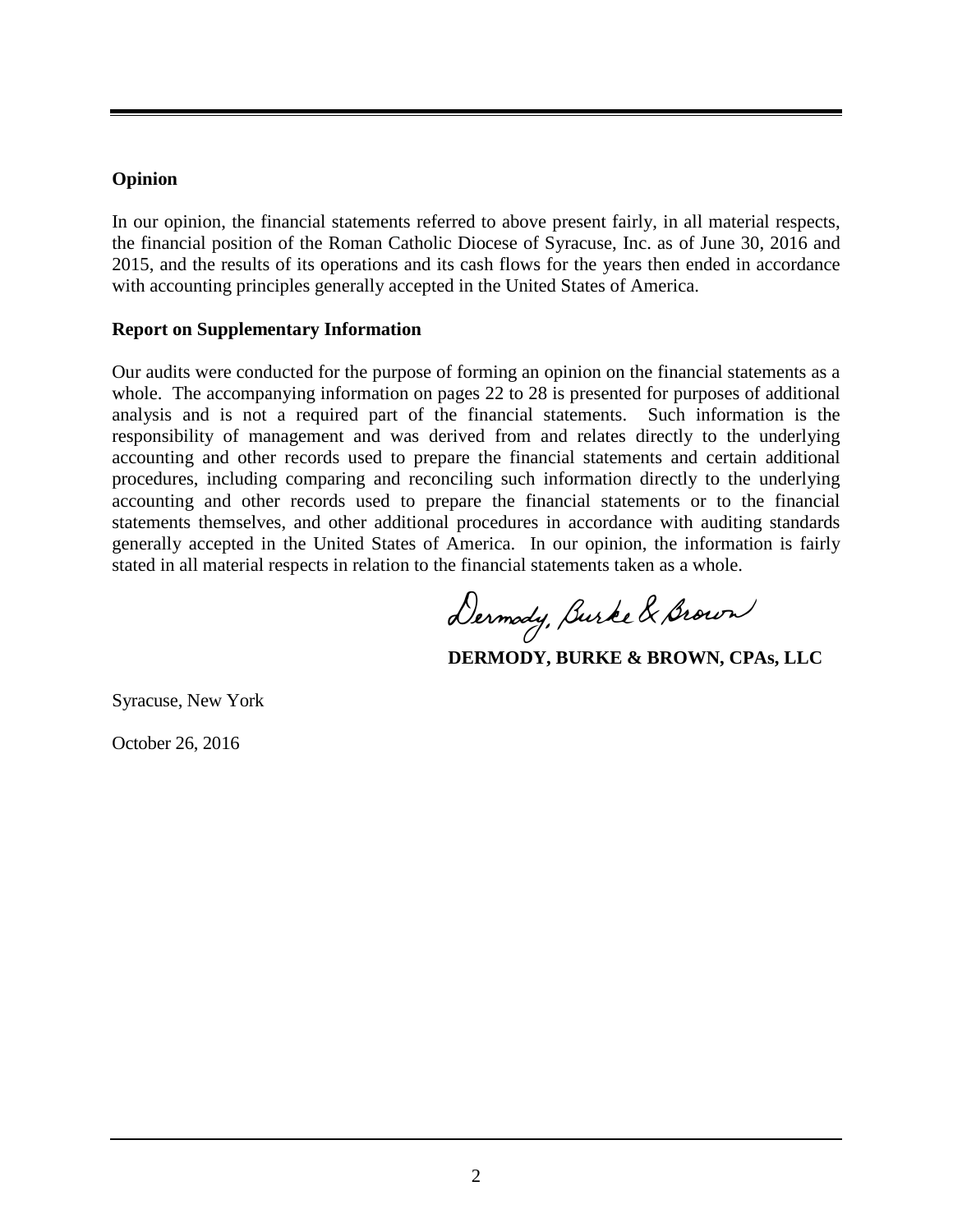## <span id="page-4-1"></span><span id="page-4-0"></span>**STATEMENTS OF FINANCIAL POSITION**

June 30, 2016 and 2015

#### **ASSETS**

|                                         | 2016                     | 2015             |
|-----------------------------------------|--------------------------|------------------|
| Cash                                    | 1,607,098<br>\$          | \$<br>1,327,191  |
| Accounts Receivable, Net                | 2,096,330                | 3,516,789        |
| Unconditional Promises to Give, Net     | $\overline{0}$           | 563,255          |
| Mortgages and Notes Receivable, Net     | 91,721                   | 112,988          |
| Prepaid Expenses and Other Assets       | 591,397                  | 693,279          |
| Investments                             | 41,521,394               | 39,845,942       |
| Land, Buildings and Equipment, Net of   |                          |                  |
| <b>Accumulated Depreciation</b>         | 7,621,889                | 3,325,865        |
| <b>TOTAL ASSETS</b>                     | 53,529,829<br>S          | 49,385,309       |
| <b>LIABILITIES AND NET ASSETS</b>       |                          |                  |
| <b>LIABILITIES</b>                      |                          |                  |
| Accounts Payable and Accrued Expenses   | $\mathcal{S}$<br>782,038 | \$<br>1,765,086  |
| <b>Accrued Insurance Reserves</b>       | 6,903,074                | 6,960,989        |
| Deferred Income                         | 225,869                  | 62,988           |
| Due to Affiliated Organizations         | 2,355,909                | 460,138          |
| Liability for Custodial Accounts        | 340,656                  | 307,176          |
| Note Payable                            | 4,160,000                | $\Omega$         |
| <b>Unfunded Pension Obligation</b>      | 31,204,137               | 24,742,850       |
| <b>Total Liabilities</b>                | 45,971,683               | 34,299,227       |
| <b>NET ASSETS</b>                       |                          |                  |
| Unrestricted:                           |                          |                  |
| Undesignated                            | (18, 546, 974)           | (12, 410, 359)   |
| Designated - Insurance Reserves         | 22,939,341               | 20,013,289       |
| <b>Total Unrestricted Net Assets</b>    | 4,392,367                | 7,602,930        |
| <b>Temporarily Restricted</b>           | 3,165,779                | 7,483,152        |
| <b>Total Net Assets</b>                 | 7,558,146                | 15,086,082       |
| <b>TOTAL LIABILITIES AND NET ASSETS</b> | \$<br>53,529,829         | \$<br>49,385,309 |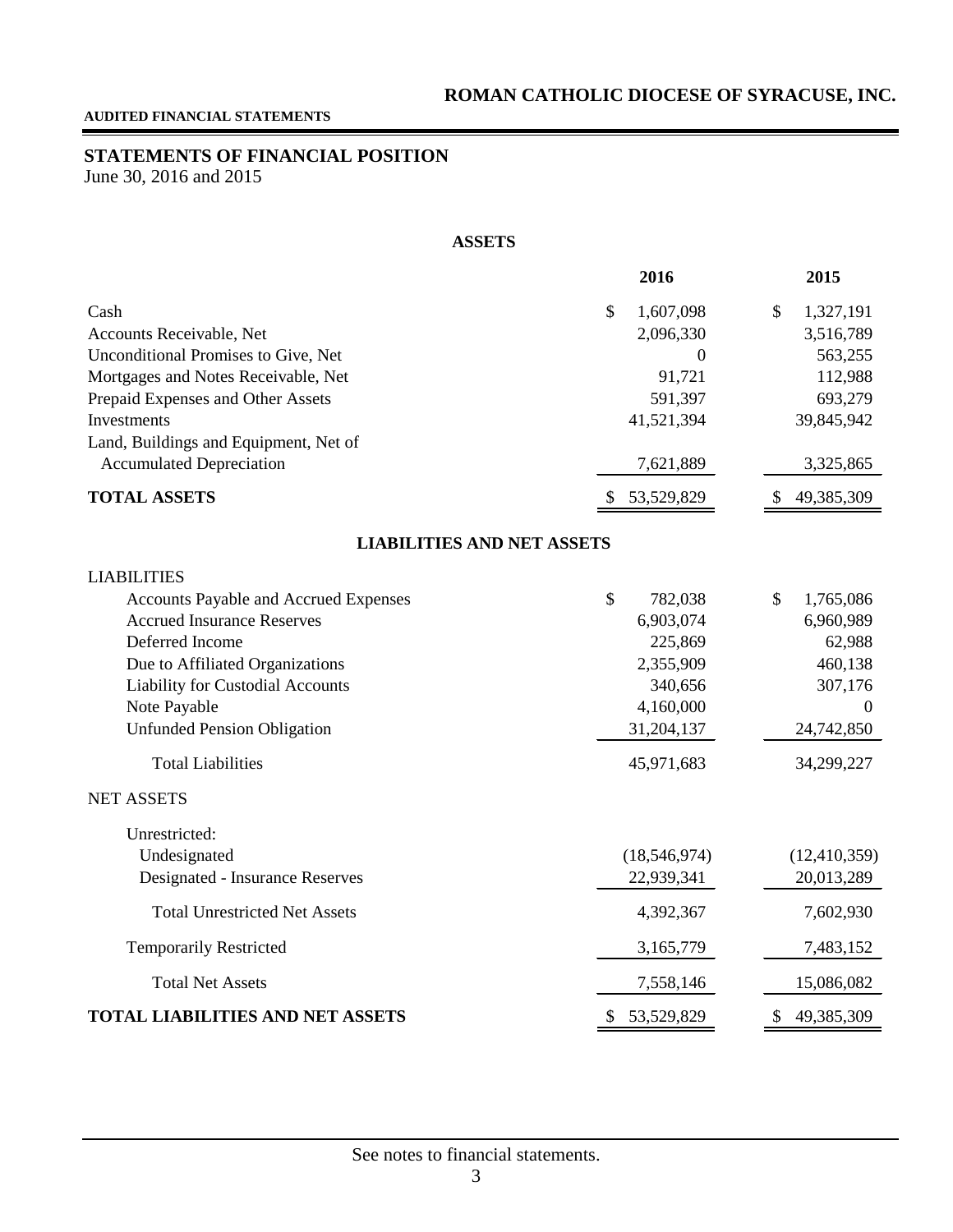## <span id="page-5-0"></span>**STATEMENTS OF ACTIVITIES**

Years Ended June 30, 2016 and 2015

|                                                         | 2016           | <b>Restated</b><br>2015 |
|---------------------------------------------------------|----------------|-------------------------|
| REVENUE AND SUPPORT                                     |                |                         |
| Contributions                                           | \$<br>669,876  | \$<br>122,132           |
| Fees and Other Services                                 | 187,968        | 104,053                 |
| Net Assets Released from Restriction - Hope Appeal      | 4,567,373      | 5,425,937               |
| Total Revenue and Support from Program Services         | 5,425,217      | 5,652,122               |
| PROGRAM SERVICE EXPENSES                                |                |                         |
| Education                                               | 1,065,323      | 1,080,524               |
| <b>Community Service</b>                                | 1,008,329      | 1,043,754               |
| Pastoral                                                | 418,722        | 319,606                 |
| Evangelization                                          | 143,756        | 119,779                 |
| <b>Hospital Ministry</b>                                | 193,064        | 184,292                 |
| Family and Respect for Life                             | 282,830        | 305,875                 |
| Youth and Young Adult                                   | 717,440        | 658,302                 |
| <b>Retreat House</b>                                    | 49,100         | 54,400                  |
| Communications                                          | 412,394        | 502,815                 |
| <b>Vicar for Parishes</b>                               | 190,062        | 184,997                 |
| <b>McDevitt Grants</b>                                  | $\overline{0}$ | 403,904                 |
| Other                                                   | 251,183        | 347,265                 |
| <b>Total Program Service Expenses</b>                   | 4,732,203      | 5,205,513               |
| Change in Unrestricted Net Assets from Program Services | 693,014        | 446,609                 |
| Insurance Fund Activity, Net                            | 2,926,052      | 2,206,329               |
| Catholic School Fund Activity, Net                      | (278, 889)     | (379, 143)              |
| Plant Fund Activity, Net                                | (555, 364)     | (541,089)               |
| Central Administration Support Activity, Net            | (891, 015)     | (574, 461)              |
| Change in Unrestricted Net Assets from Operations       | 1,893,798      | 1,158,245               |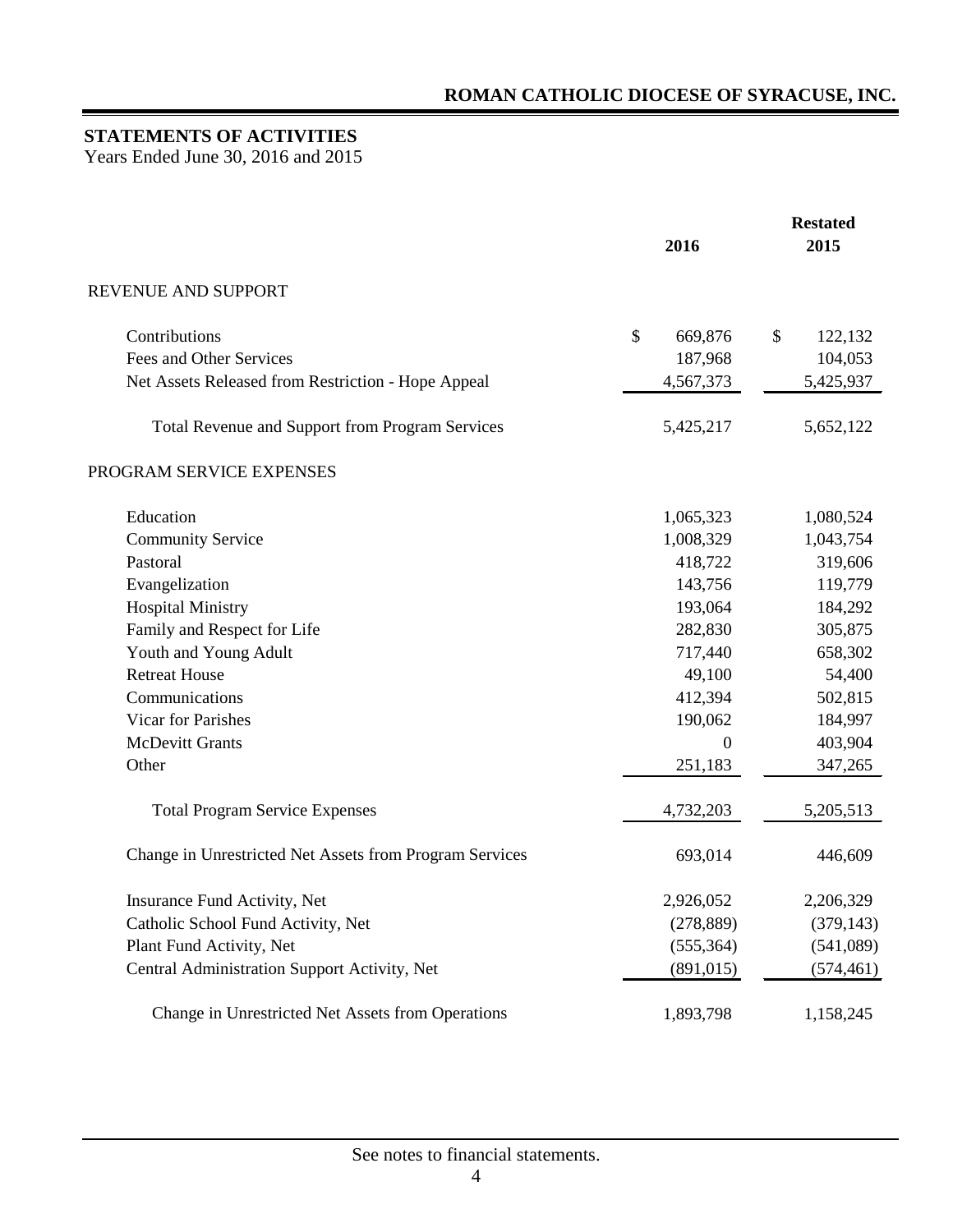## **STATEMENTS OF ACTIVITIES**

Years Ended June 30, 2016 and 2015

|                                                    | 2016             | <b>Restated</b><br>2015 |
|----------------------------------------------------|------------------|-------------------------|
| CHANGE IN UNRESTRICTED NET ASSETS FROM OPERATIONS  | 1,893,798        | 1,158,245               |
| <b>Investment Fund - Net</b>                       | 483,904          | 892,779                 |
| Lay Pension Plan Contributions                     | (1,156,252)      | (1,000,000)             |
| <b>Capital Contributions</b>                       | (571, 405)       | $\overline{0}$          |
| Depreciation                                       | (1, 134, 394)    | (407, 190)              |
| <b>Bad Debt Recovery (Expense)</b>                 | 193,831          | (476, 914)              |
| Change in Unrestricted Net Assets before           |                  |                         |
| <b>Unfunded Pension Obligation Adjustment</b>      | (290,518)        | 166,920                 |
| <b>Unfunded Pension Obligation Adjustment</b>      | (6,461,287)      | (2,318,998)             |
| Change in Unrestricted Net Assets                  | (6,751,805)      | (2,152,078)             |
| CHANGE IN TEMPORARILY RESTRICTED NET ASSETS        |                  |                         |
| <b>Contributions - Hope Appeal</b>                 | $\boldsymbol{0}$ | 4,854,819               |
| Investment Activity, Net                           | 0                | (984)                   |
| <b>McDevitt Foundation</b>                         | $\theta$         | 923,155                 |
| Net Assets Released from Restriction - Hope Appeal | (4, 567, 373)    | (5,425,937)             |
| Change in Temporarily Restricted Net Assets        | (4,567,373)      | 351,053                 |
| <b>CHANGE IN NET ASSETS</b>                        | (11,319,178)     | (1,801,025)             |
| Net Assets, Beginning of Year                      | 15,086,082       | 16,887,107              |
| Land, Building and Equipment Restatement           | 3,320,817        | $\boldsymbol{0}$        |
| <b>Transfer of Net Assets - Diocesan Schools</b>   | 470,425          | $\boldsymbol{0}$        |
| Net Assets, End of Year                            | 7,558,146<br>\$  | 15,086,082<br>\$        |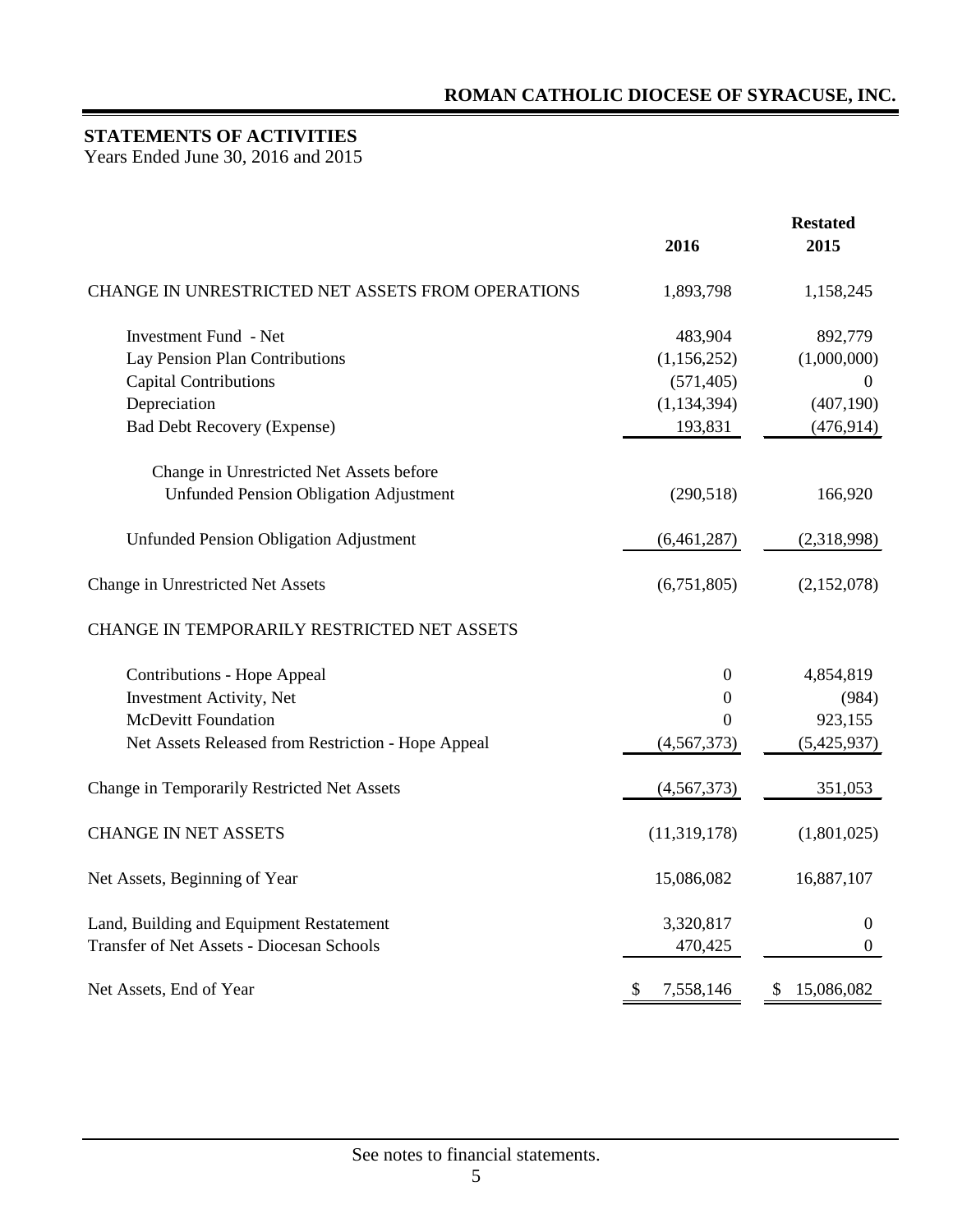## <span id="page-7-0"></span>**STATEMENTS OF CASH FLOWS**

Years Ended June 30, 2016 and 2015

|                                                     |                 | <b>Restated</b>   |
|-----------------------------------------------------|-----------------|-------------------|
| CASH FLOWS FROM OPERATING ACTIVITIES                | 2016            | 2015              |
| Change in Net Assets                                | \$(11,319,178)  | (1,801,025)<br>\$ |
| Adjustments to Reconcile Change in Net Assets to    |                 |                   |
| Net Cash Used In Operating Activities:              |                 |                   |
| Depreciation Expense                                | 1,134,394       | 407,190           |
| <b>Unrealized Loss on Investments</b>               | 425,467         | 85,756            |
| <b>Realized Gain on Investments</b>                 | (193,959)       | (405, 959)        |
| <b>Bad Debt Expense (Recovery)</b>                  | (193, 831)      | 77,580            |
| <b>Unfunded Pension Obligation Adjustment</b>       | 6,461,287       | 2,318,998         |
| (Increase) Decrease in Operating Assets:            |                 |                   |
| <b>Accounts Receivable</b>                          | 1,614,290       | (639, 192)        |
| <b>Unconditional Promises to Give</b>               | 563,255         | 929,713           |
| Prepaid Expenses and Other Assets                   | 101,882         | (270, 479)        |
| Increase (Decrease) in Operating Liabilities:       |                 |                   |
| Accounts Payable and Accrued Expenses               | (983, 048)      | 360,893           |
| <b>Accrued Insurance Reserves</b>                   | (57, 915)       | 307,513           |
| Deferred Income                                     | 162,881         | (71, 313)         |
| Due to Affiliated Organizations                     | 1,895,771       | (1,663,470)       |
| Liability for Custodial Accounts                    | 33,480          | 113,289           |
| Net Cash Used In Operating Activities               | (355, 224)      | (250, 506)        |
| CASH FLOWS FROM INVESTING ACTIVITIES                |                 |                   |
| <b>Building and Equipment Additions</b>             | (1,639,176)     | (895,092)         |
| <b>Purchase of Investments</b>                      | (5,656,077)     | (5,413,959)       |
| Proceeds from Sale of Investments                   | 3,749,117       | 7,156,750         |
| Notes and Mortgage Receivables - Net Change         | 21,267          | 1,135             |
| Net Cash Provided By (Used In) Investing Activities | (3,524,869)     | 848,834           |
| CASH FLOWS FROM FINANCING ACTIVITIES                |                 |                   |
| Proceeds from Note Payable                          | 4,160,000       | $\boldsymbol{0}$  |
| Net Cash Provided By Financing Activities           | 4,160,000       | $\boldsymbol{0}$  |
| Net Change in Cash                                  | 279,907         | 598,328           |
| Cash, Beginning of Year                             | 1,327,191       | 728,863           |
| Cash, End of Year                                   | 1,607,098<br>S. | 1,327,191<br>P.   |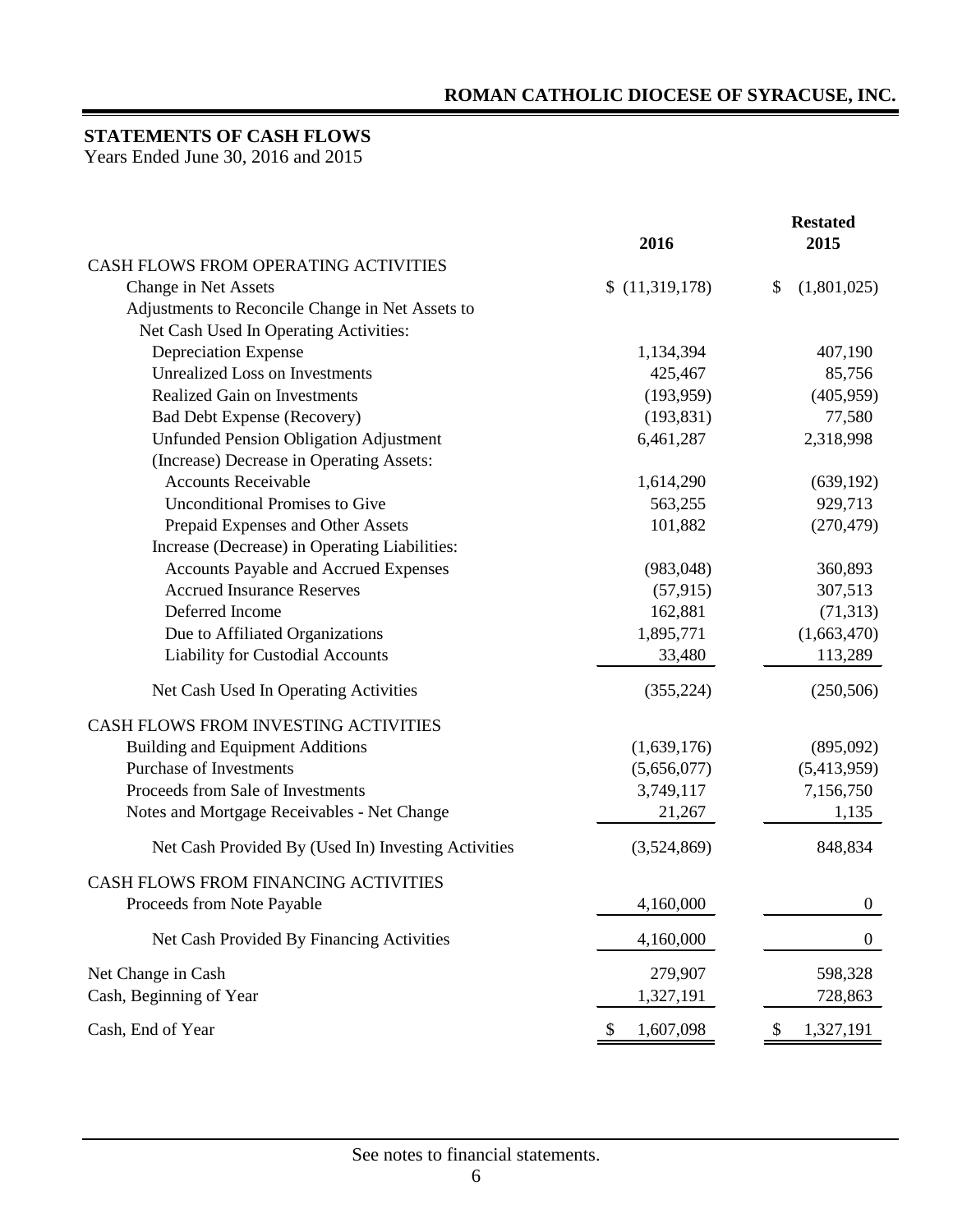## <span id="page-8-0"></span>**NOTE 1 – NATURE OF OPERATIONS**

The Roman Catholic Diocese of Syracuse, Inc. (the "Diocese") was established on October 28, 1886 to serve the Catholic Community in Central and South Central New York. The Diocese serves approximately 238,000 Catholics residing in the following seven New York State counties: Broome, Chenango, Cortland, Madison, Oneida, Onondaga and Oswego. The primary activity of the Diocese is to provide support and oversight to the other legal entities of the Diocese in their overall strategic objective of Evangelizing.

#### **NOTE 2 – SIGNIFICANT ACCOUNTING POLICIES**

#### **Financial Statement Presentation**

The financial statements include the administrative and program offices of the Roman Catholic Diocese of Syracuse. On July 1, 2015, Trinity Catholic, Rome Catholic and St. Patrick's schools were moved into the programs of the Diocese and net assets of \$470,425 were transferred to the Diocese. The financial statements reflect the activities of the schools for year ended June 30, 2016.

#### **Basis of Accounting**

The financial statements are prepared on the accrual basis of accounting. The Diocese reports information regarding its financial position and activities according to three classes of net assets: unrestricted net assets, temporarily restricted net assets and permanently restricted net assets. There are no permanently restricted net assets as of June 30, 2016 and 2015. Temporarily restricted net assets are those whose use by the Diocese has been limited by donors to a specific time period or purpose.

#### **Net Assets Designated for Insurance Reserves**

Net assets designated for insurance reserves represent the excess of insurance premiums over related insurance expense and will be used to cover potential uninsured losses in the future.

#### **Cash and Cash Equivalents**

For purposes of the statements of cash flows, the Diocese uses the indirect method of reporting net cash flows from operating activities and considers all short-term investments with an original maturity of three months or less to be cash equivalents. At June 30, 2016 and 2015, there were no cash equivalents included in cash.

The Diocese places its operating cash holdings with several financial institutions and thus all cash held in excess of the FDIC insurable limit is subject to the solvency of those particular financial institutions. From time to time throughout the year bank balances exceeded insurance limits and management considered those circumstances to be a normal business risk.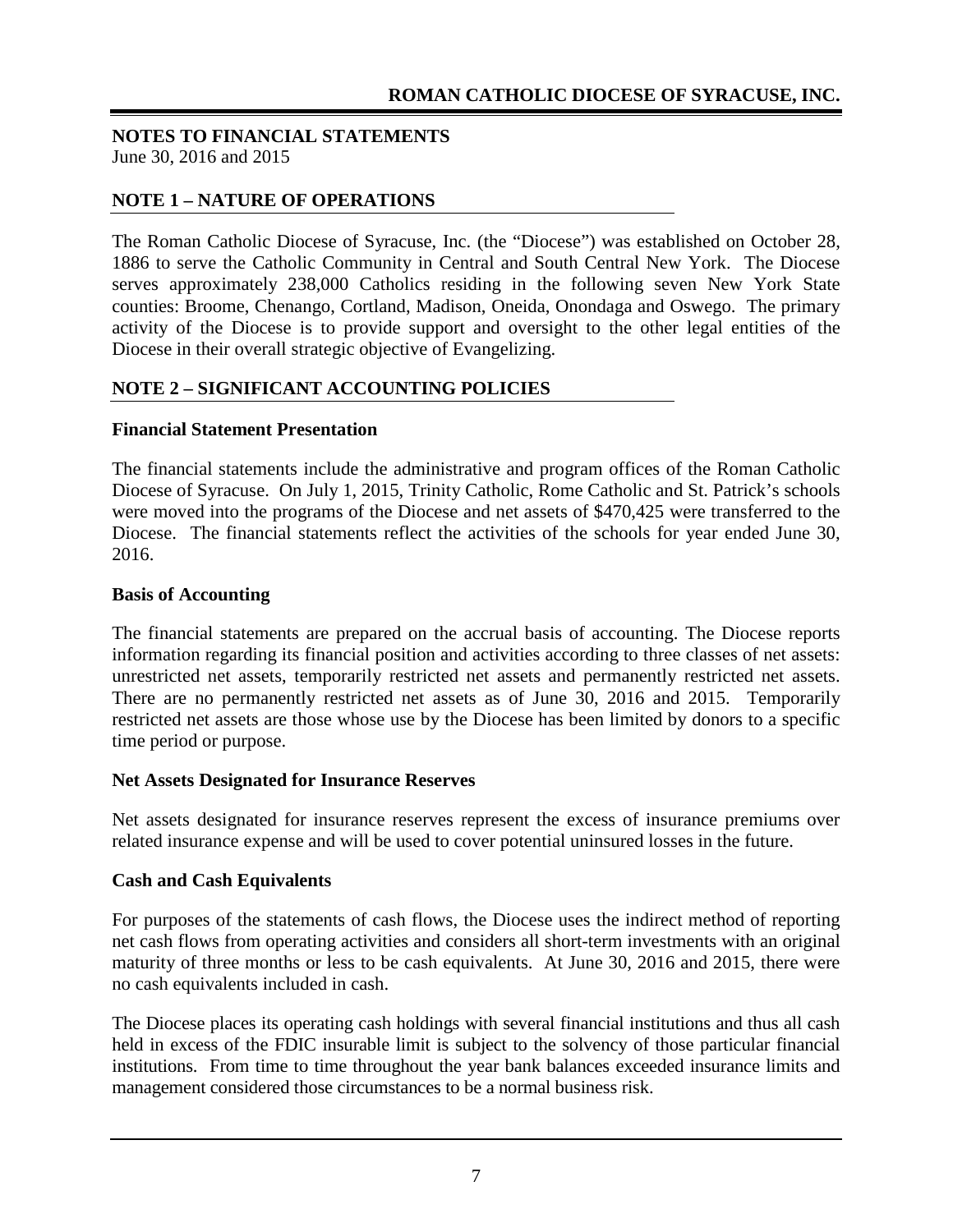## **NOTE 2 – SIGNIFICANT ACCOUNTING POLICIES** – Continued

#### **Investments**

The Diocese reports investments at fair value. Fair value is determined principally on the basis of quoted market prices. Investment income or loss (including realized and unrealized gains and losses on investments, interest and dividends) in included in the net change in net assets.

Investments are exposed to various risks, such as interest rate, market and credit risks. Due to the level of risk associated with certain investment securities and obligations and the level of uncertainty related to changes in the value of these investments, it is at least reasonably possible that changes in risk in the near term would materially affect the amounts reported in the statements of financial position and the statements of activities.

#### **Land, Buildings and Equipment**

Land, buildings and equipment are capitalized at cost when purchased or at fair value at date of donation. Depreciation on buildings and equipment is calculated using the straight-line method over the estimated useful life of the respective asset. All acquisitions of land, buildings and equipment in excess of \$5,000 and all expenditures for repairs and maintenance, renewals and betterments that materially prolong the useful lives of assets are capitalized. Maintenance and repairs are charged to expense when incurred.

#### **Contributions**

The Diocese recognizes contributions received as either unrestricted, temporarily restricted, or permanently restricted support depending on the existence and/or nature of any donor restrictions. Unconditional promises to give cash and other assets are reported at fair value at the date the promise is received, which is then treated as cost. The gifts are reported as either temporarily or permanently restricted support if they are received with donor stipulations that limit the use of the donated assets. When a donor restriction expires, that is, when a stipulated time restriction ends or purpose restriction is accomplished, temporarily restricted net assets are reclassified from restrictions. Donor restricted contributions whose restrictions are met within the same year as received are reflected in the accompanying financials statements as unrestricted contributions.

#### **Use of Estimates**

The preparation of financial statements in conformity with generally accepted accounting principles requires management to make estimates and assumptions that affect reported amounts of assets and liabilities and disclosure of contingent assets and liabilities at the date of the financial statements and the reported amounts of revenues and expenses during the reporting period. Accordingly, actual results could differ from those estimates.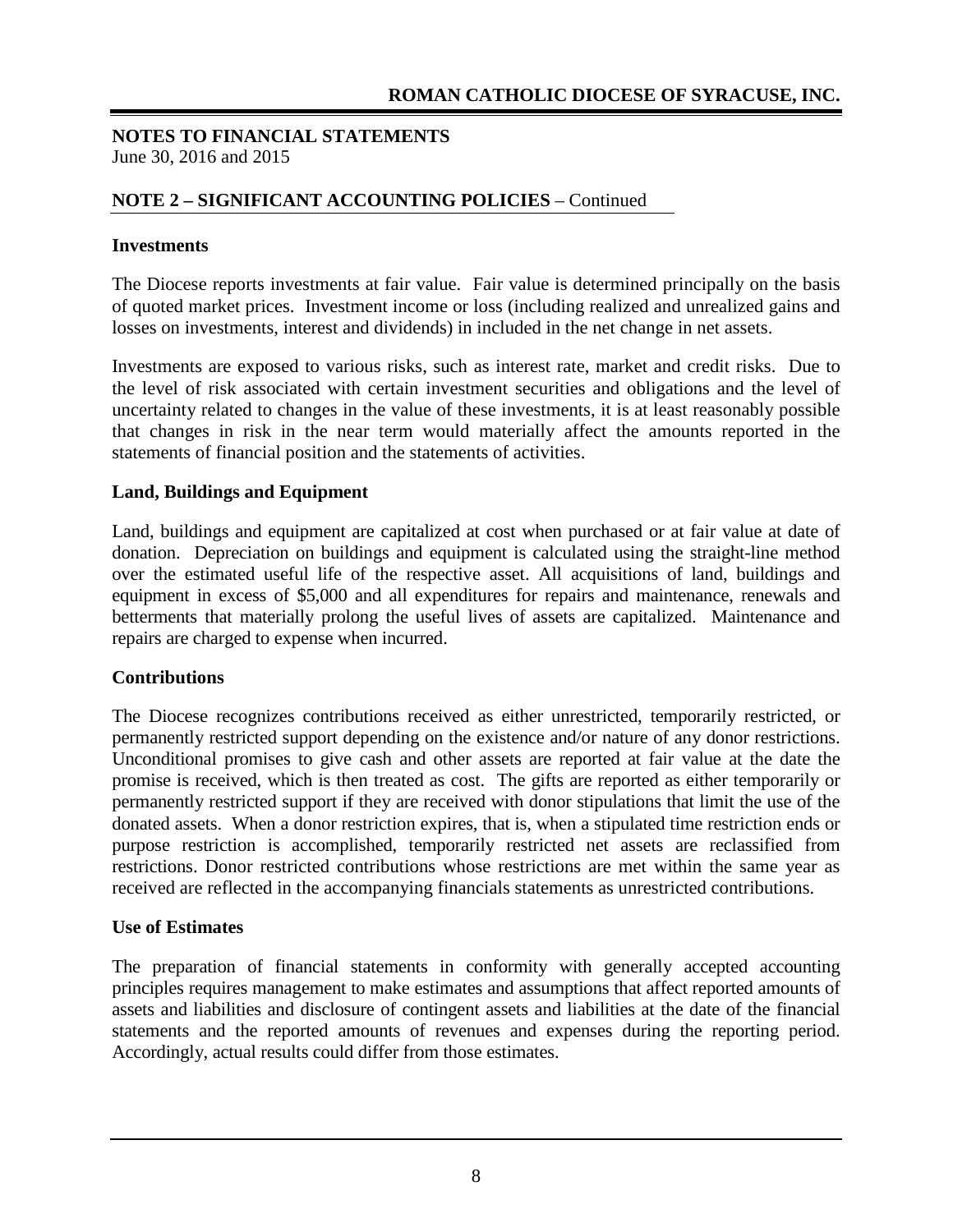#### **NOTE 2 – SIGNIFICANT ACCOUNTING POLICIES** – Continued

#### **Tax Exempt Status**

No provision for income taxes is required since the Diocese is exempt from federal income tax under provisions of Section  $501(c)(3)$  of the Internal Revenue Code. Accordingly, and under similar requirements of New York State law, no provision has been made for federal or state taxes.

Management is not aware of any unrelated business activities that may be subject to unrelated business income tax or any activities that would jeopardize the Diocese's tax exempt status.

#### **Reclassifications**

Certain 2015 amounts have been reclassified to conform with the 2016 financial statement presentation. Total assets, liabilities, and net assets are unchanged due to the reclassification.

#### **Subsequent Events**

On July 1, 2016, the Diocese entered into an agreement to lease a building to Rome City School District. The terms of the lease call for monthly payments of \$38,000 commencing July 1, 2016 and ending on September 30, 2018. The tenant has the option to renew the lease on a month-tomonth basis with a monthly payment of \$25,500. Minimum rental income is \$456,000 and \$114,000 for the years ended June 30, 2017 and June 30, 2018, respectively.

Management has evaluated subsequent events through October 26, 2016, which is the date the financial statements were available to be issued.

#### **NOTE 3 – ACCOUNTS RECEIVABLE**

Accounts receivable consist mainly of amounts due for insurance premiums and program services provided to participating Diocesan entities. An allowance for uncollectible accounts is maintained, which is based on management's assessment of the collectability of accounts receivable. The allowance for uncollectible accounts was \$1,207,123 and \$2,874,857 at June 30, 2016 and 2015, respectively.

#### **NOTE 4 – MORTGAGES AND NOTES RECEIVABLE**

Mortgages and notes receivable consist of loans to Diocesan entities at various interest rates and terms of repayment. An allowance for uncollectible accounts is maintained, which is based on management's assessment of the collectability of mortgages and notes receivable. The allowance for uncollectible accounts was \$1,193,926 and \$2,110,357 at June 30, 2016 and 2015, respectively.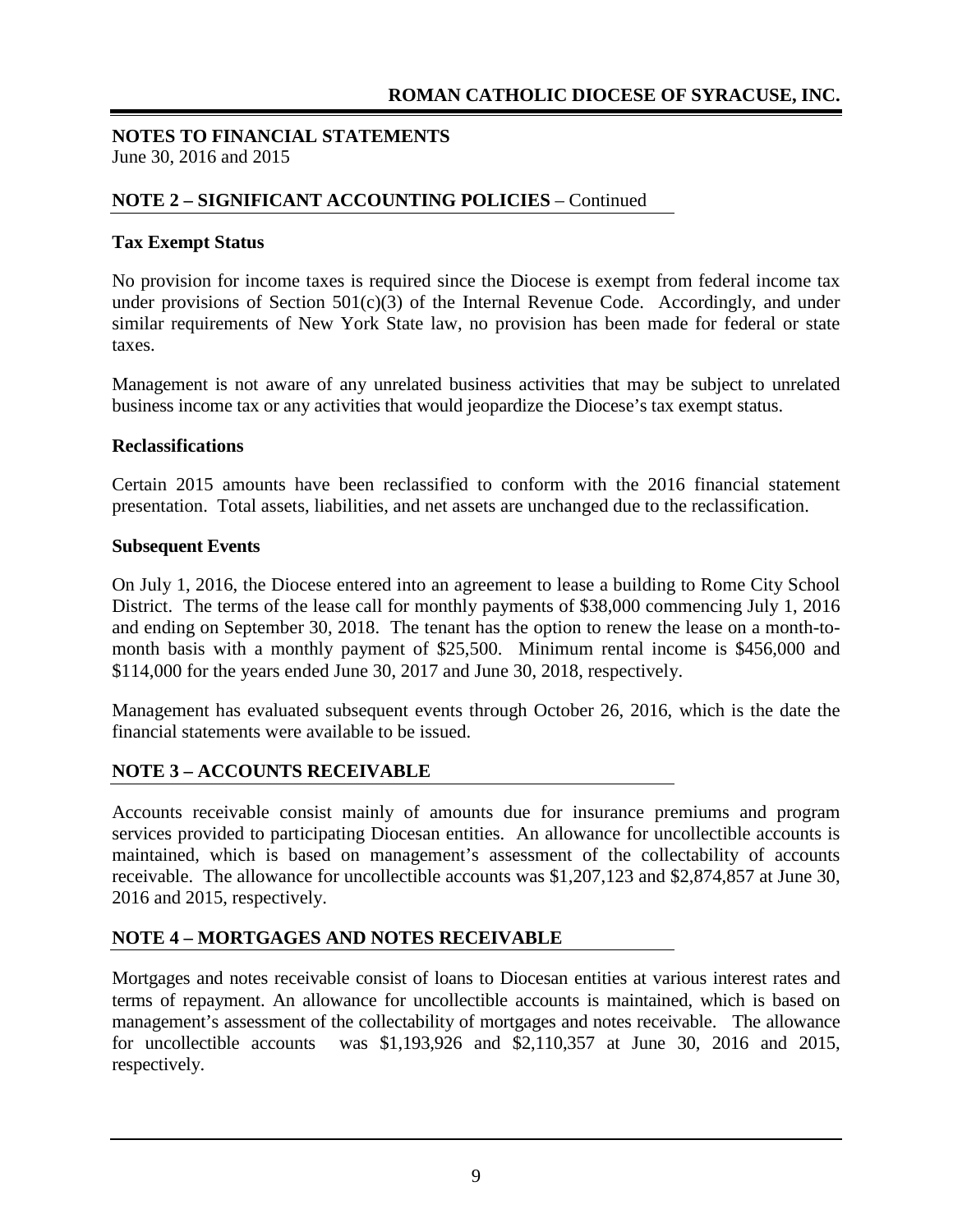#### **NOTE 5 – INVESTMENTS**

The Diocese's investments consist of corporate equity securities, government and corporate bonds and cash equivalents. These investments are subject to market and credit risks due to changes in market conditions and interest rates. Corporate equity securities are subject to market value changes associated with publicly held equity securities. Government and corporate values will fluctuate due to interest rate changes. The Diocese utilizes the services of outside money managers for the majority of its investments.

Investments by category are summarized below:

|                                                    | <b>Fair Value</b>          |                          |  |
|----------------------------------------------------|----------------------------|--------------------------|--|
|                                                    | 2016                       | 2015                     |  |
| Cash Equivalents                                   | $\mathcal{S}$<br>1,681,448 | \$<br>878,605            |  |
| <b>Equity Securities</b>                           | 25,100,975                 | 26,864,300               |  |
| Governmental and Corporate Bonds                   | 10,596,406                 | 9,978,578                |  |
| <b>Other Investments</b>                           | 4,142,565                  | 2,124,458                |  |
| Total                                              | \$41,521,394               | \$39,845,941             |  |
| Net investment activity consists of the following: |                            |                          |  |
|                                                    | 2016                       | 2015                     |  |
| Dividends and Interest                             | \$<br>1,030,318            | $\mathcal{S}$<br>832,631 |  |
| <b>Realized Gain</b>                               | 193,959                    | 405,959                  |  |
| <b>Investment and Affiliation Fees</b>             | (265, 416)                 | (261,039)                |  |
| <b>Unrealized Loss</b>                             | (425, 467)                 | (85, 756)                |  |
| Total                                              | 533,394                    | 891,795                  |  |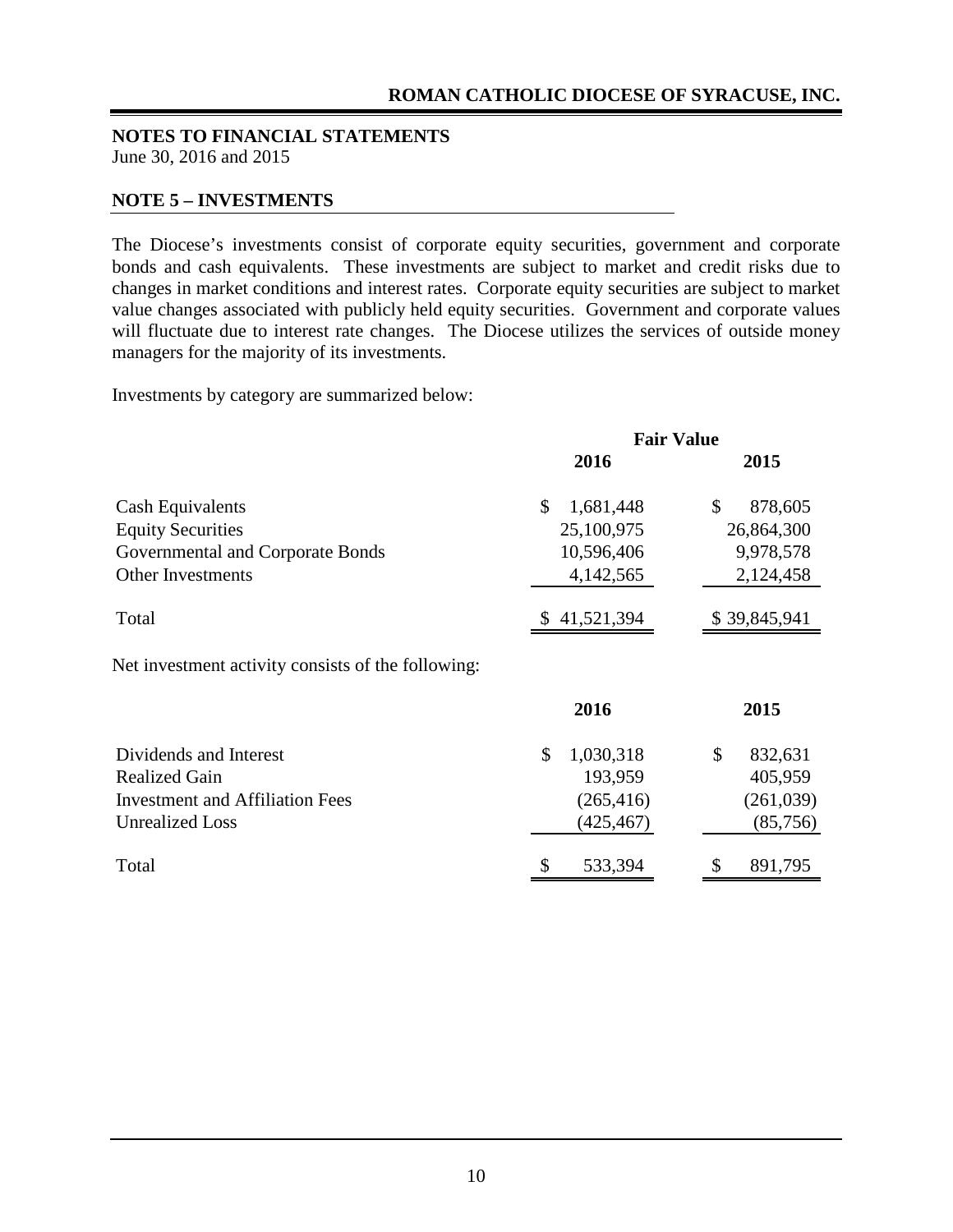#### **NOTE 5 – INVESTMENTS** – Continued

#### **Fair Value Measurements**

Guidance provided by the Financial Accounting Standards Board defines fair value as the price that would be received to sell an asset or paid to transfer a liability in an orderly transaction between market participants at the measurement date. When measuring fair value, a fair value hierarchy gives the highest priority to quoted prices in active markets for identical assets or liabilities (Level 1) and the lowest priority to unobservable inputs (Level 3). Inputs are broadly defined as assumptions market participants would use in pricing an asset or liability. The three levels of the fair value hierarchy are described below:

- Level 1 Quoted prices in active markets for identical assets or liabilities.
- Level 2 Observable inputs other than quoted prices included in Level 1, such as quoted prices for similar assets and liabilities in active markets; quoted prices for identical or similar assets and liabilities in markets that are not active; or other inputs that are observable or can be corroborated by observable market data.
- Level 3 Unobservable inputs that are supported by little or no market activity and that are significant to the fair value of the assets or liabilities. This includes certain pricing models, discounted cash flow methodologies and similar techniques that use significant unobservable inputs.

At June 30, 2016 and 2015, the Diocese has Level 1 investments of \$37,378,829 and \$37,721,483, respectively, and Level 3 investments of \$4,142,565 and \$2,124,458, respectively.

Following is a summary of activity in Level 3 Investments:

|                                                                 | 2016                  | 2015                    |
|-----------------------------------------------------------------|-----------------------|-------------------------|
| Level 3 Investments - Beginning of Year                         | \$2,124,458           | \$2,573,044             |
| D.W. Barry Foundation - Net Activity<br>Net Investment Activity | (46,272)<br>2,064,379 | (72, 772)<br>(375, 814) |
| Level 3 Investments - End of Year                               | 4,142,565             | 2,124,458               |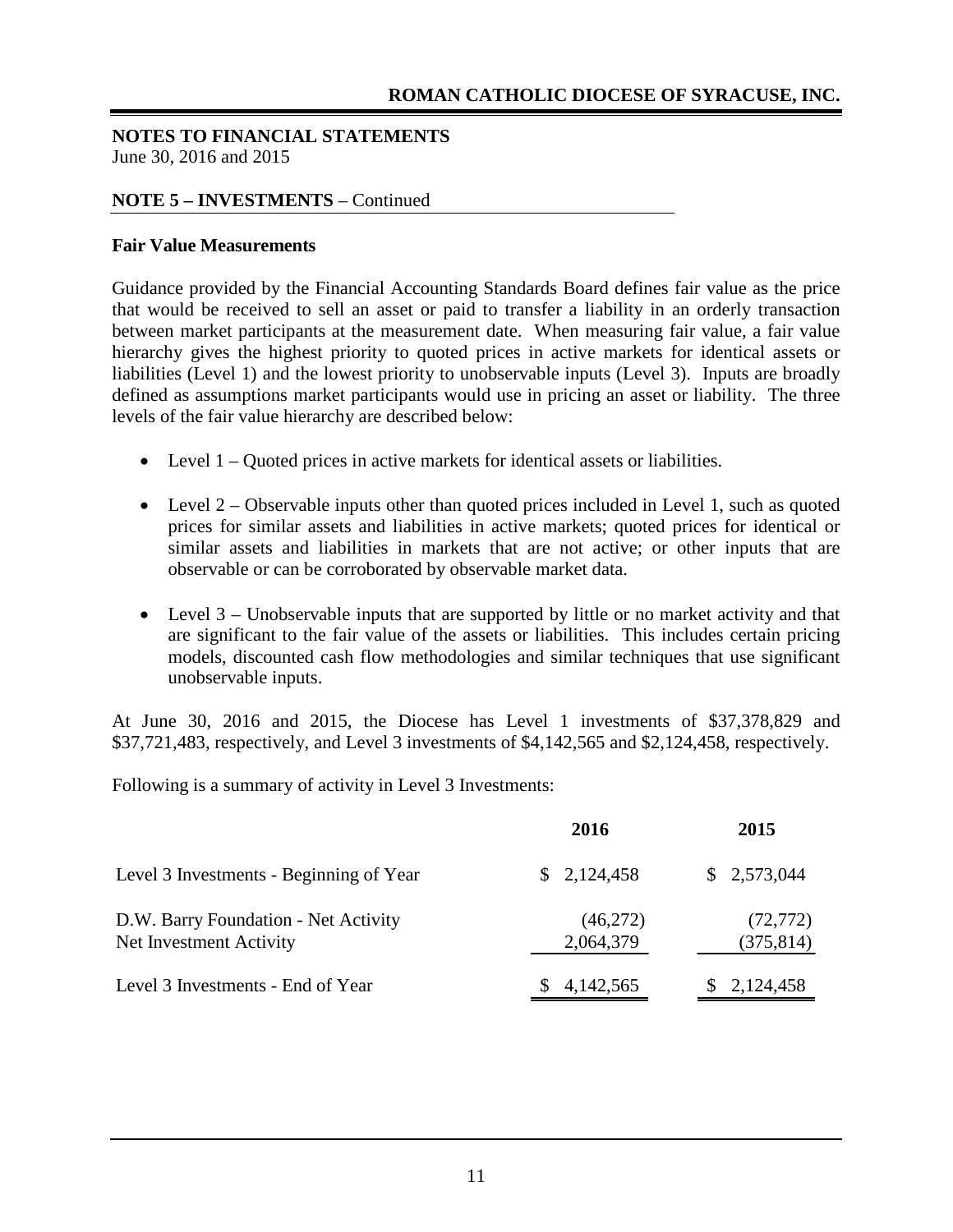#### **NOTE 6 – LAND, BUILDINGS AND EQUIPMENT**

The summary of land, buildings and equipment is as follows:

|                                     | 2016            | 2015             |
|-------------------------------------|-----------------|------------------|
| Land and Sites for Future Parishes  | 1,276,925<br>\$ | 387,917<br>\$    |
| Land                                | 350,000         | 350,000          |
| <b>Furniture and Fixtures</b>       | 2,648,093       | 1,227,592        |
| Buildings and Improvements          | 21,984,964      | 10,228,347       |
| Equipment                           | 571,444         | 519,194          |
| Automobiles                         | 212,810         | 196,768          |
| Total Land, Buildings and Equipment | 27,044,236      | 12,909,818       |
| Less: Accumulated Depreciation      | 19,422,347      | 9,583,953        |
| Net Land, Buildings and Equipment   | 7,621,889       | 3,325,865<br>\$. |

During 2016, land, buildings and equipment were restated to reflect \$12,572,474 of assets and accumulated depreciation of \$9,251,657 resulting in a net asset addition of \$3,320,817. These assets purchased by the Diocese had been recorded on various schools' financial statements.

Depreciation expense for the years ended June 30, 2016 and 2015 totaled \$1,134,394 and \$407,190, respectively.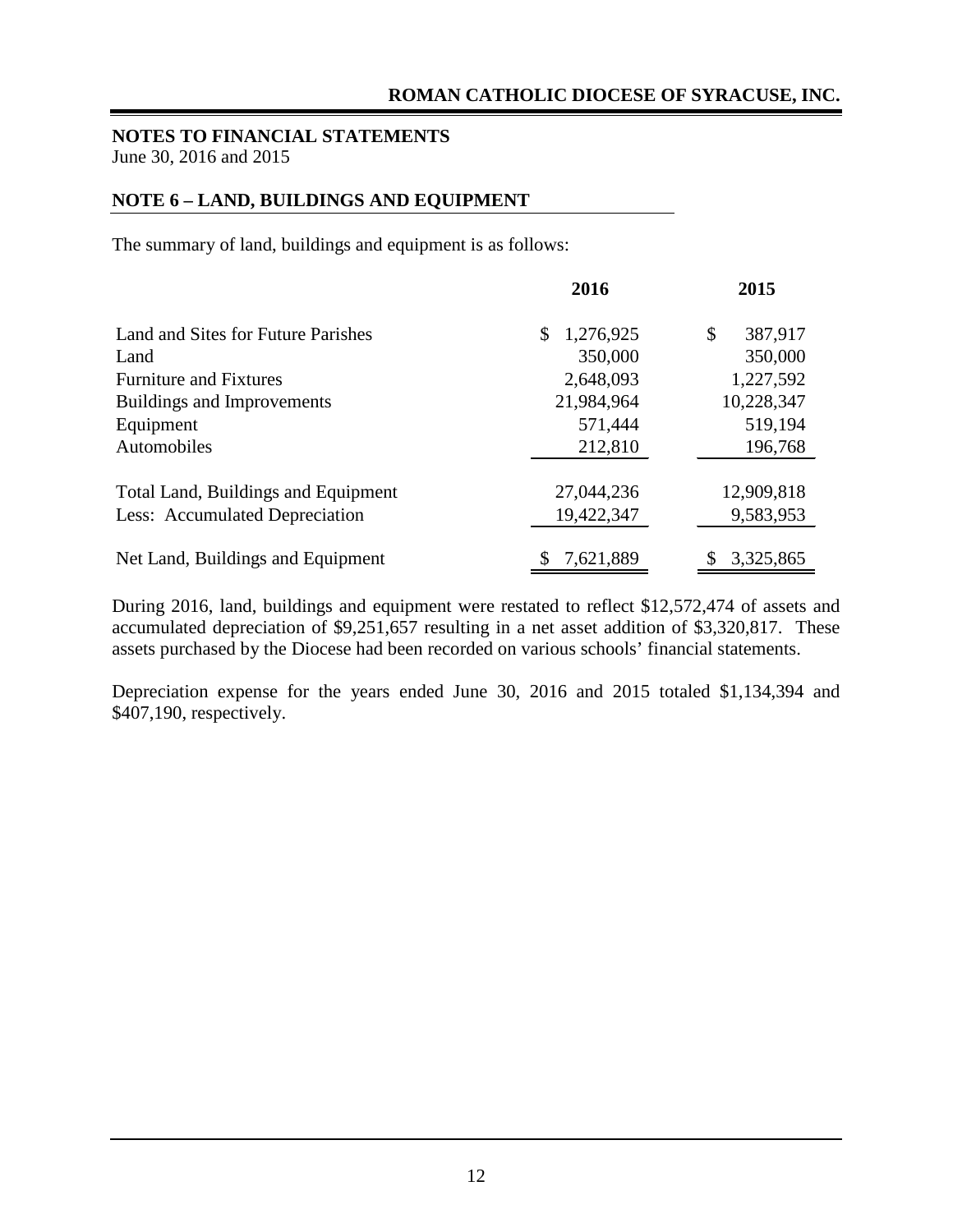#### **NOTE 7 – INSURANCE RESERVES**

The Diocese maintains self-insurance plans for property and general liability, workers' compensation, disability, unemployment compensation and health care insurance for participating Diocesan entities. The health care insurance plan maintains stop-loss coverage for individual and aggregate claims. Each Diocesan entity is charged its share of the estimated costs of claims, administration fees and excess coverage insurance policy premiums.

The self-insurance plan for property and general liability coverage includes an excess of loss insurance coverage purchased from outside insurance carriers. Generally, amounts are recoverable under this coverage after the amount of a specific claim has exceeded a specified retention limit.

Accrued reserve liabilities of \$6,903,074 and \$6,960,989 have been established to cover claims in the various self-insured programs. Reserve estimates for reported claims are determined by evaluation of individual reported claims by the Plan Administrator. Procedures for establishing the resulting liabilities are periodically reviewed and updated. Any adjustments resulting therefrom are reflected in current operations.

#### **NOTE 8 – LETTERS OF CREDIT AND NOTE PAYABLE**

The Diocese has a workers' compensation letter of credit in the amount of \$5,300,000 which matures on September 28, 2017. No balance was outstanding as of June 30, 2016.

The Diocese has a health insurance letter of credit in the amount of \$1,240,300 which matures July 1, 2017. No balance was outstanding as of June 30, 2016. The terms of the letter of credit require that the Diocese maintain a minimum cash and unrestricted investments balance greater than three times the letter of credit measured quarterly. The Diocese met this requirement for the year ended June 30, 2016.

The Diocese has a \$10,000,000 portfolio loan account facility. The amount outstanding bears interest at 1.25% over LIBOR and is collateralized by investments. At June 30, 2016 and 2015, the outstanding balance was \$4,160,000 and \$-0-, respectively. Cash paid for interest was \$49,490 and \$-0- for the years ended June 30, 2016 and 2015, respectively.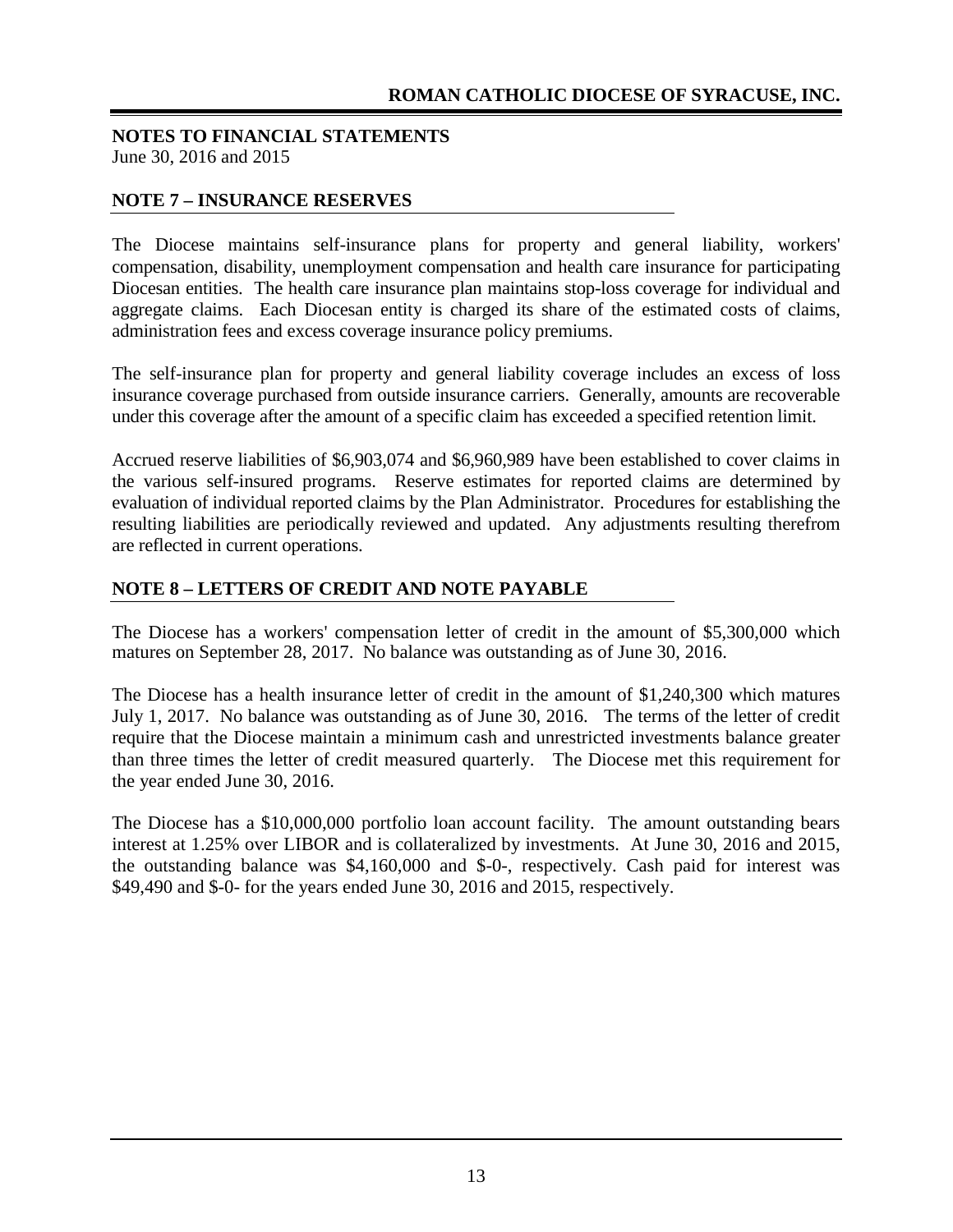#### **NOTE 9 – TEMPORARILY RESTRICTED NET ASSETS**

At June 30, 2016 and 2015, temporarily restricted net assets consist primarily of contributions received from the Diocese's annual gifting campaign known as the Diocesan Hope Appeal.

On July 1, 2015, the Diocesan Hope Appeal campaign was moved to the Foundation of the Roman Catholic Diocese of Syracuse, Inc. (the Foundation). Activity relating to the Hope Appeal's 2015 and prior campaigns remain on the financial statements of the Diocese, while similar activity for the Hope Appeal's 2016 campaign has been recorded on the Foundation's June 30, 2016 financial statements. The 2016 and future Hope Appeal campaigns will continue to support programs of the Diocese.

#### **NOTE 10 – LITIGATIONS AND CLAIMS**

Various legal actions are pending against the Diocese. The outcome of these matters is not presently determinable but, in the opinion of management, the Diocese is adequately protected by purchased insurance coverage and by insurance reserves, and any ultimate resolution will not have a material adverse effect on the financial condition of the Diocese.

#### **NOTE 11 – LEASES**

The Diocese leases vehicles and copy machines under operating leases expiring in various years through July 2021. Future minimum lease payments are \$28,152 for 2017, \$22,905 for 2018, \$17,844 for 2019, \$5,855 for 2020 and \$699 for 2021. Total lease expense for June 30, 2016 and 2015 amounted to \$24,140 and \$44,550, respectively.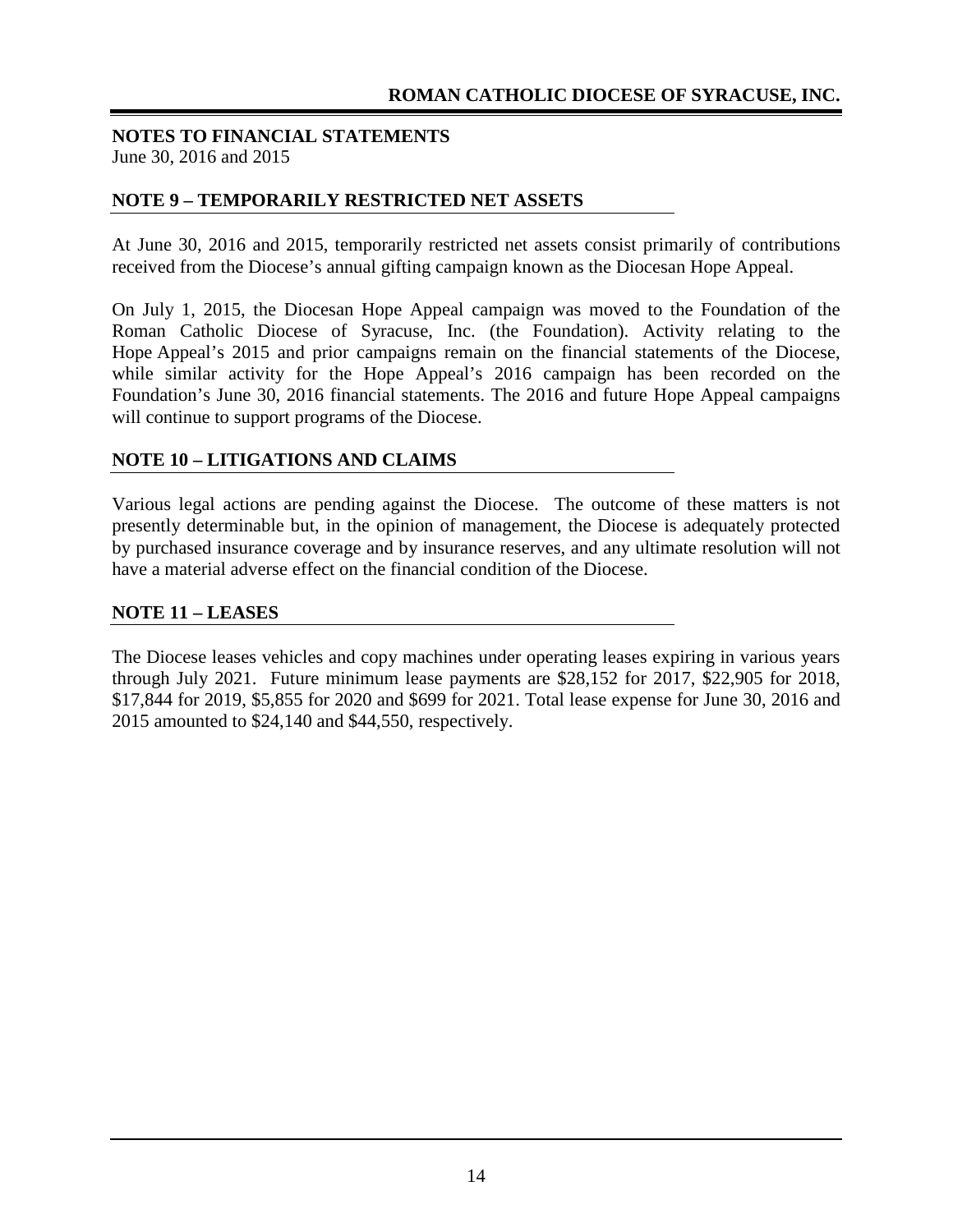#### **NOTE 12 – MULTIEMPLOYER RETIREMENT BENEFIT PLANS**

#### **Defined Benefit Pension Plan (Lay Plan)**

The Diocese contributes to the Roman Catholic Diocese of Syracuse Pension Plan which is a multi-employer defined benefit plan. This plan provides retirement income to the lay employees of the Diocese, Parishes, Cemeteries and Schools affiliated with the Diocese. The plan is noncontributory and covers lay employees who meet certain minimum service requirements. The plan is a "church plan" which exempts it from certain requirements enumerated by ERISA and the Department of Labor. Participation in the plan for new employees has been frozen as of July 1, 2011. New employees are eligible to participate in a Diocesan sponsored 403 (b) plan.

Participating organizations have a responsibility to contribute to the plan amounts as may be required to meet minimum funding standards. The Diocese's current year's contribution for all eligible employees totaled \$246,636 and \$209,334 in 2016 and 2015, respectively, The Diocese also paid \$1,156,252 and \$1,000,000 in additional contributions as a means of reducing the unfunded status of the plan in the years ended June 30, 2016 and 2015, respectively.

#### **Plan Summary**

A summary of the actuarial information used in determining the unfunded status of the plan is described below:

- Active and retired participants in the plan at the end of 2016 and 2015 totaled 1,401 and 1,433, respectively.
- In conjunction with various third party administrators, the Diocese assists in administering the plan.
- Benefits are based on years of service and the employee's compensation during their years of employment.
- The Roman Catholic Diocese of Syracuse, Inc. contributes annually a prorated share of the total liability as determined by the actuary.
- The contribution for all eligible employees totaled \$1,624,680 and \$1,613,268 in 2016 and 2015, respectively.
- Contributions are intended to provide not only for benefits attributed to service to date but also for those expected to be earned in the future.
- Benefit payments totaled \$1,747,628 and \$1,528,636 in 2016 and 2015, respectively.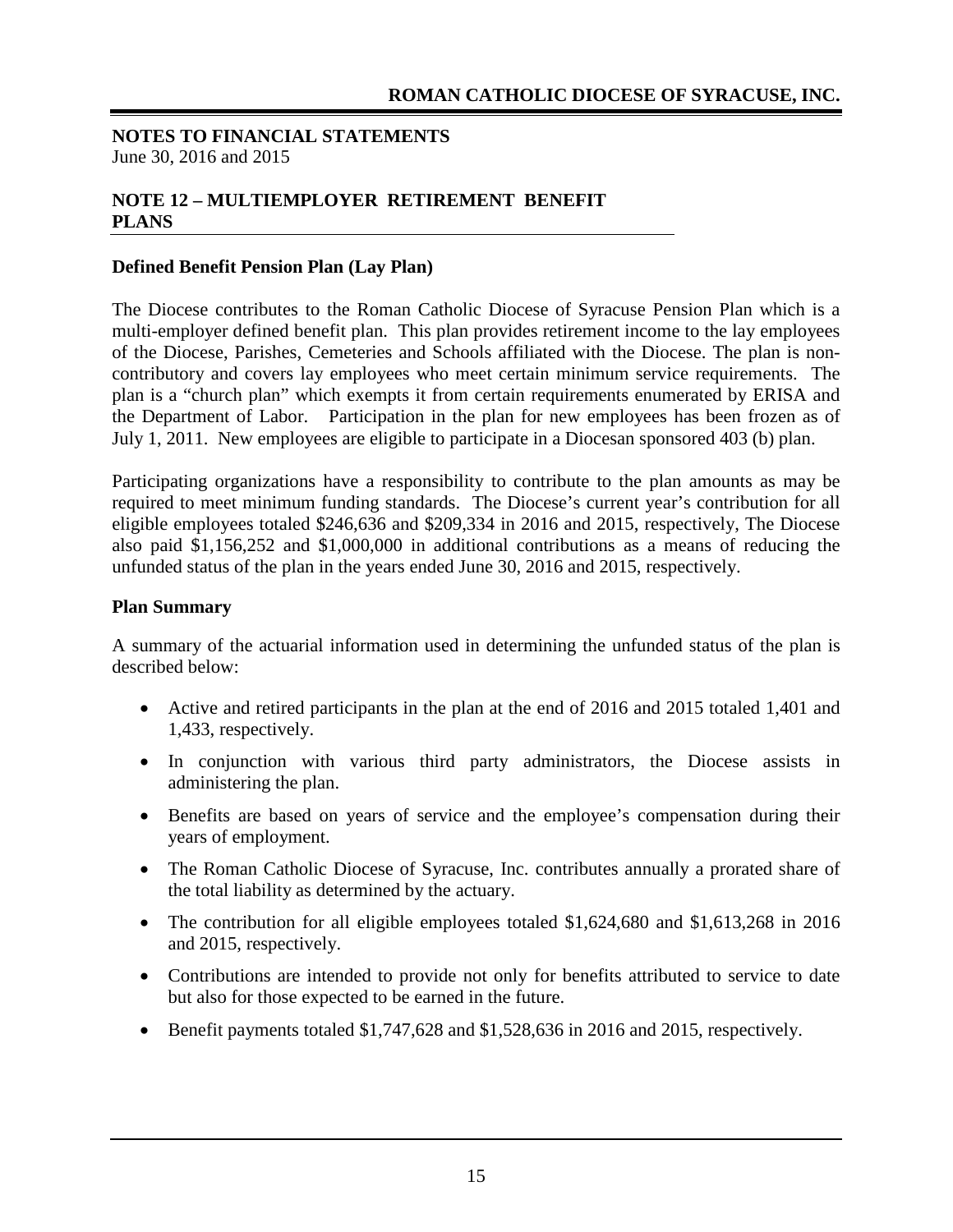#### **NOTE 12 – MULTIEMPLOYER RETIREMENT BENEFIT PLANS** – Continued

The following sets forth the plan's funded status as of June 30, 2016 and 2015 from the most recent actuarial study, which was prepared for the June 30, 2016 and 2015 plan year. The changes in the benefit obligation and fair value of plan assets, the funded status of the plan, the components of net periodic pension cost and the assumptions used in the measurement of the Diocese's benefit obligation are as follows:

|                                     | 2016                        | 2015             |
|-------------------------------------|-----------------------------|------------------|
| <b>CHANGE IN BENEFIT OBLIGATION</b> |                             |                  |
| Projected Benefit Obligation at the |                             |                  |
| Beginning of the Year:              | $\mathsf{\$}$<br>44,650,329 | \$<br>42,294,794 |
| <b>Service Cost</b>                 | 570,028                     | 672,487          |
| <b>Interest Cost</b>                | 2,265,445                   | 2,066,183        |
| <b>Actuarial Loss</b>               | 5,073,147                   | 1,145,501        |
| <b>Benefits Paid</b>                | (1,747,628)                 | (1,528,636)      |
| Projected Benefit Obligation at the |                             |                  |
| End of the Year                     | 50,811,321<br><sup>S</sup>  | 44,650,329       |
| <b>CHANGE IN PLAN ASSETS</b>        |                             |                  |
| Fair Value of Plan Assets at the    |                             |                  |
| Beginning of the Year:              | $\mathcal{S}$<br>19,908,468 | \$<br>19,650,371 |
| Actual Return (Loss) on Plan Assets | (178, 336)                  | 173,465          |
| Contributions                       | 1,624,680                   | 1,613,268        |
| <b>Benefits Paid</b>                | (1,747,628)                 | (1,528,636)      |
| Fair Value of Plan Assets at the    |                             |                  |
| End the Year                        | 19,607,184<br><sup>S</sup>  | 19,908,468       |
| <b>FUNDED STATUS:</b>               |                             |                  |
| <b>Unfunded Status of Plan</b>      | 31,204,137<br>S             | 24,742,850       |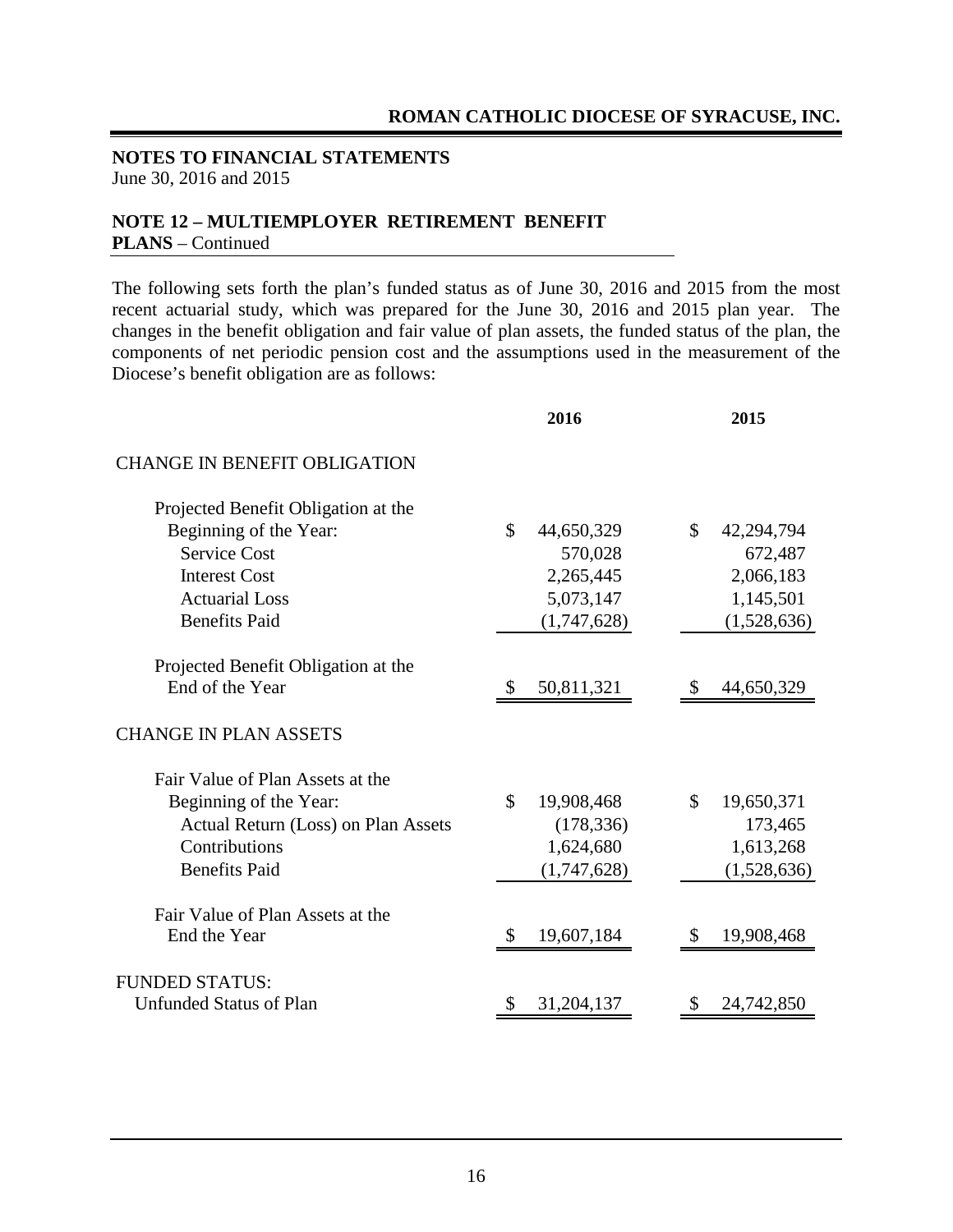#### **NOTE 12 – MULTIEMPLOYER RETIREMENT BENEFIT PLANS** – Continued

For the fiscal years ending June 30, 2016 and 2015, the net periodic pension cost included the following components:

|                                  |    | 2016        | 2015            |
|----------------------------------|----|-------------|-----------------|
| <b>Service Cost</b>              | \$ | 570,028     | \$<br>672,487   |
| <b>Interest Cost</b>             |    | 2,265,445   | 2,066,183       |
| <b>Expected Return on Assets</b> |    | (1,369,064) | (1,368,147)     |
| <b>Amortization of Net Loss</b>  |    | 390,197     |                 |
| Net Periodic Pension Cost        | S  | 1,856,606   | \$<br>1,370,523 |

The accumulated benefit obligation totaled \$49,220,663 and \$42,978,496 at June 30, 2016 and 2015, respectively.

The total amount recognized in net periodic cost and unrestricted net assets totaled \$8,086,956 and \$3,710,706 in 2016 and 2015, respectively.

The total change recognized in unrestricted net assets amounted to \$6,230,350 and \$2,340,183 in 2016 and 2015, respectively.

The plan assets are measured at fair value on a recurring basis. Fair value is defined as the price that would be received to sell an asset in an ordinary transaction between market participants at the measurement date. Accounting standards establish a three level hierarchy based upon the prioritization of inputs to measure fair value. All the plan assets have been designated as Level 1. Fair value at this level is determined by quoted prices in active markets for identical assets.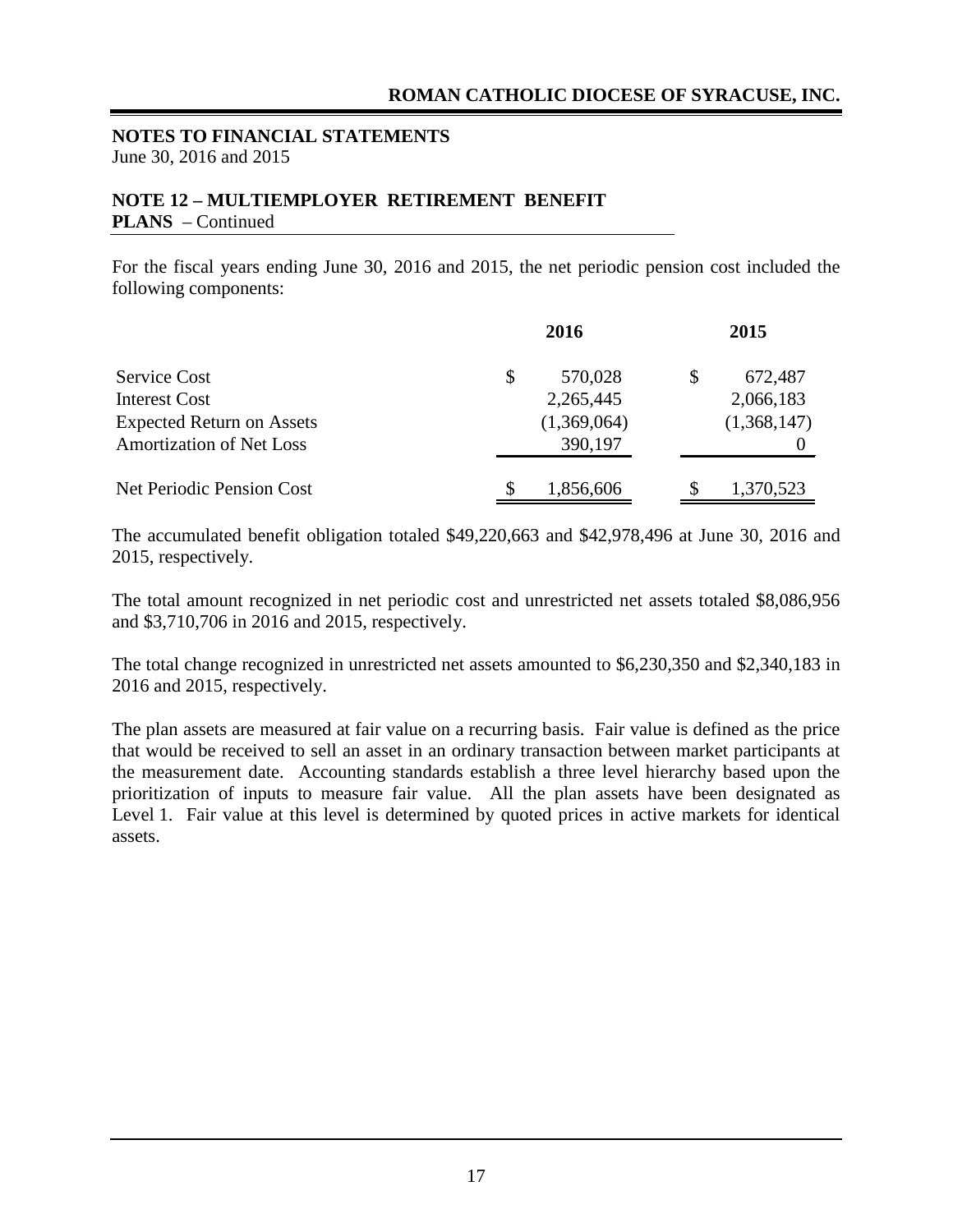#### **NOTE 12 – MULTIEMPLOYER RETIREMENT BENEFIT PLANS** – Continued

The Diocese's share of plan assets as of June 30, 2016 and 2015 were as follows:

|                                      | 2016             | 2015             |
|--------------------------------------|------------------|------------------|
| Investments at Fair Value (Level 1): |                  |                  |
| Cash and Money Market Fund           | \$<br>787,337    | \$<br>$\theta$   |
| Defined Benefit Guaranteed Portfolio | 230,831          | 4,461,019        |
| <b>Emerging Markets</b>              | 1,570,485        | 1,459,449        |
| <b>International Core Equity</b>     | 3,009,622        | 3,575,341        |
| <b>Real Estate Securities</b>        | 1,543,014        | 1,241,688        |
| U.S. Core Equity                     | 5,733,940        | 557,132          |
| <b>Short-Term Government</b>         | 6,731,919        | 3,499,187        |
| Total                                | \$<br>19,607,148 | \$<br>14,793,816 |

Long-term investment objectives are to maintain plan assets that will assist in covering long-term obligations and to generate a return on plan assets sufficient to off-set the growth of obligations. A diversified portfolio and various risk management techniques are used to achieve these objectives.

The discount rate used in determining the actuarial present value of the projected benefit obligation was 4.25% and 5% in 2016 and 2015, respectively. The expected long-term return on plan assets was 7% in 2016 and 2015. The rate of compensation increase was 2.5% and 3.0% in 2016 and 2015, respectively. The discount rates were selected to reflect the interest rate environment at the respective measurement dates. The expected long-term rate of return assumptions were selected to represent reasonable expectations of future experience.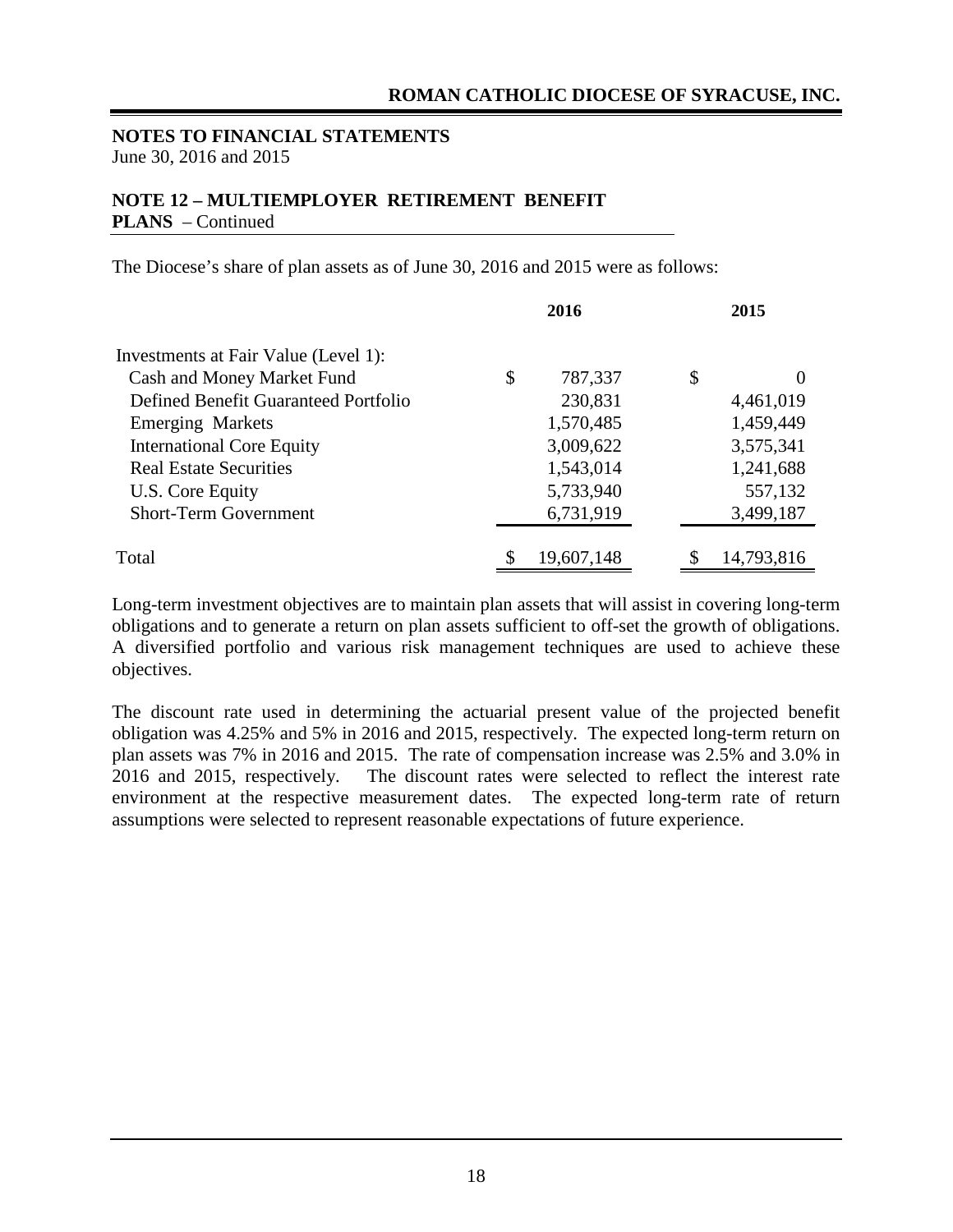#### **NOTE 12 – MULTIEMPLOYER RETIREMENT BENEFIT PLANS** – Continued

Plan benefits expected to be paid by the Diocese for the next ten years are as follows:

| 2017      | \$<br>2,269,960 |
|-----------|-----------------|
| 2018      | 2,470,268       |
| 2019      | 2,602,935       |
| 2020      | 2,728,941       |
| 2021      | 2,802,449       |
| 2022-2026 | 15,344,008      |
|           |                 |
| Total     | 28,218,561      |

Plan contributions expected to be paid by the Diocese in 2017 amount to \$1,700,000.

In 2016, the sex-distinct RP-2014 mortality tables for employees and healthy annuitants, adjusted backward to 2006 with Scale MP-2014, and then adjusted for mortality improvements with the Scale MP-2015 mortality improvement scale on a generational basis.

In 2015, the plan adopted the RP-2014 mortality tables for annuitants and non-annuitants, fully generational with projected mortality improvements using Scale MP-2014 with no collar adjustment.

#### **Other Post-Retirement Benefit Plans**

The Retirement Plan for Secular Priests of the Roman Catholic Diocese of Syracuse, New York (the Priests Plan) provides pension benefits to retired priests. As of June 30, 2016, the Priests Plan has an unfunded post-retirement pension liability of approximately \$21,500,000 that is recorded on that legal entity. In addition, the Clerical Fund Society of the Roman Catholic Diocese of Syracuse, New York, Inc. (the Clerical Fund) has recorded an unfunded liability of approximately \$18,100,000 related to post-retirement health care benefits for retired priests. It is anticipated that the majority of the \$39,600,000 of unfunded post-retirement liabilities in these two separate legal entities will be funded by The Robert L. McDevitt, K.S.G., K.C.H.S. and Catherine H. McDevitt, L.C.H.S. Foundation, Inc. (the Foundation). One of the stated purposes of the Foundation is to provide for the retirement and welfare of the priests of the Diocese of Syracuse. Distributions from the Foundation to the Priests Plan was \$1,235,577 and \$1,133,312 in 2016 and 2015, respectively. Distributions from the Foundation to the Clerical Fund was \$1,201,979 and \$1,098,808 in 2016 and 2015, respectively. As of June 30, 2016, the Foundation has the funds available to meet these liabilities. The Diocese would be required to meet these liabilities if the Foundation was unable to meet these liabilities.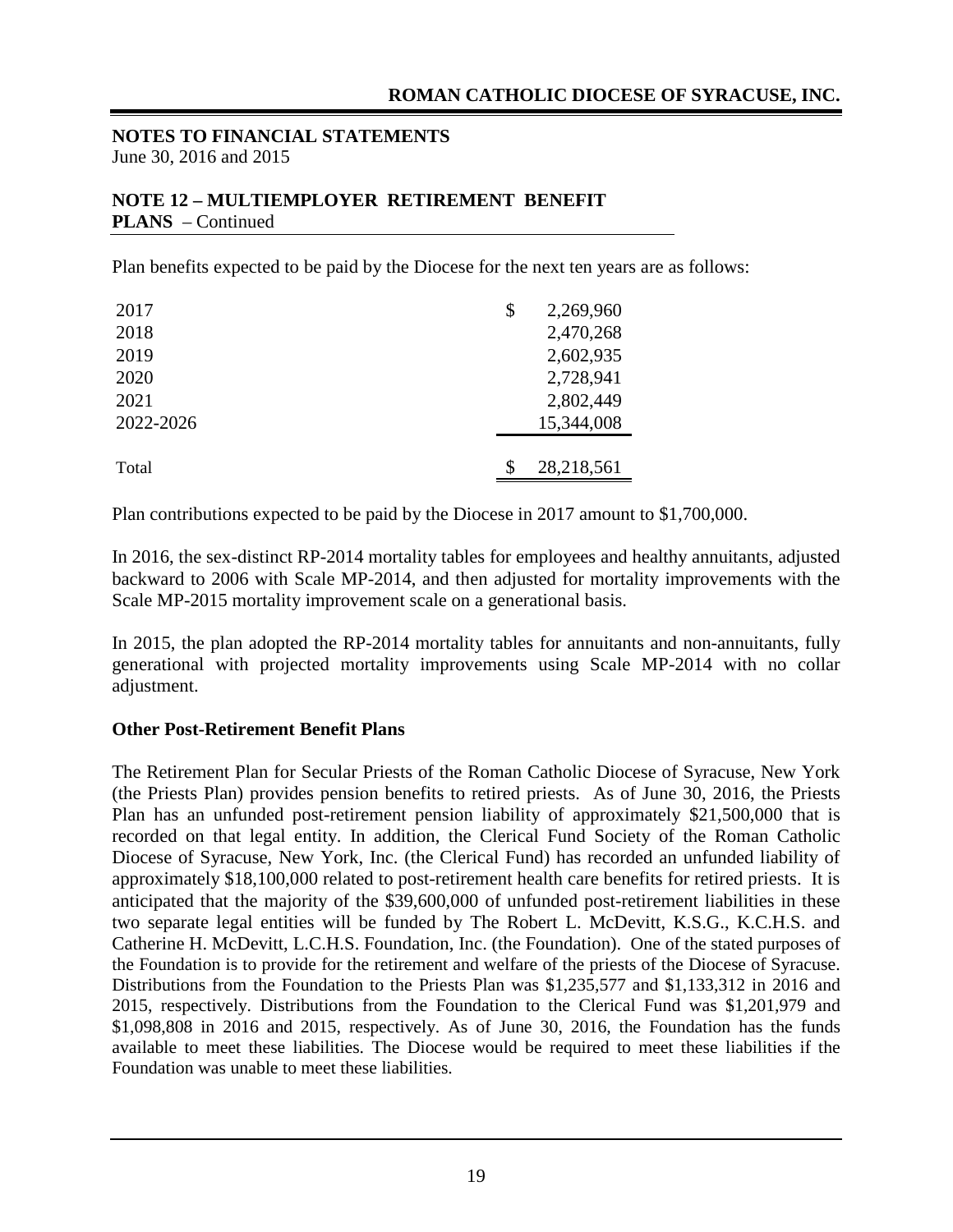#### **NOTE 13 – CONTINGENCIES**

#### **Notes Receivable**

In March 2016, the Diocese executed an interest free note receivable not to exceed \$100,000 with Our Lady of Lourdes Church. The note is secured by a building with no stated repayment terms. There was no outstanding receivable balance at June 30, 2016.

On June 30, 2016, the Diocese executed a \$250,000 interest free note receivable with Bishop Grimes School. The terms of the unsecured note call for monthly payments of \$4,500 commencing on July 1, 2017 maturing on June 1, 2022. There was no outstanding receivable balance at June 30, 2016.

#### **Debt Guarantees**

The Diocese is a guarantor of the following debt:

- \$1,100,000 M&T Bank multiple disbursement term note commitment to Notre Dame High School – no amount outstanding at June 30, 2016.
- \$250,000 First Niagara Bank loan to Notre Dame High School no amount outstanding at June 30, 2016.
- \$250,000 M&T Bank line-of-credit to Bishop Ludden Jr./Sr. High School no amount outstanding at June 30, 2016.
- \$3,500,000 M&T Bank line-of-credit to the Foundation of the Roman Catholic Diocese of Syracuse, Inc. – no amount outstanding at June 30, 2016.

The Diocese has determined that no liability is necessary for the guarantee of debt at June 30, 2016.

#### **NOTE 14 – RESTATEMENT**

The 2015 financial statements have been restated to reflect the change in presentation of the Diocese operations. The effect of this change was to reclassify the unfunded pension obligation of \$3,318,998 as an expense on the statement of activities rather than an adjustment to net assets for \$3,318,998. Net assets at June 30, 2015 remain unchanged.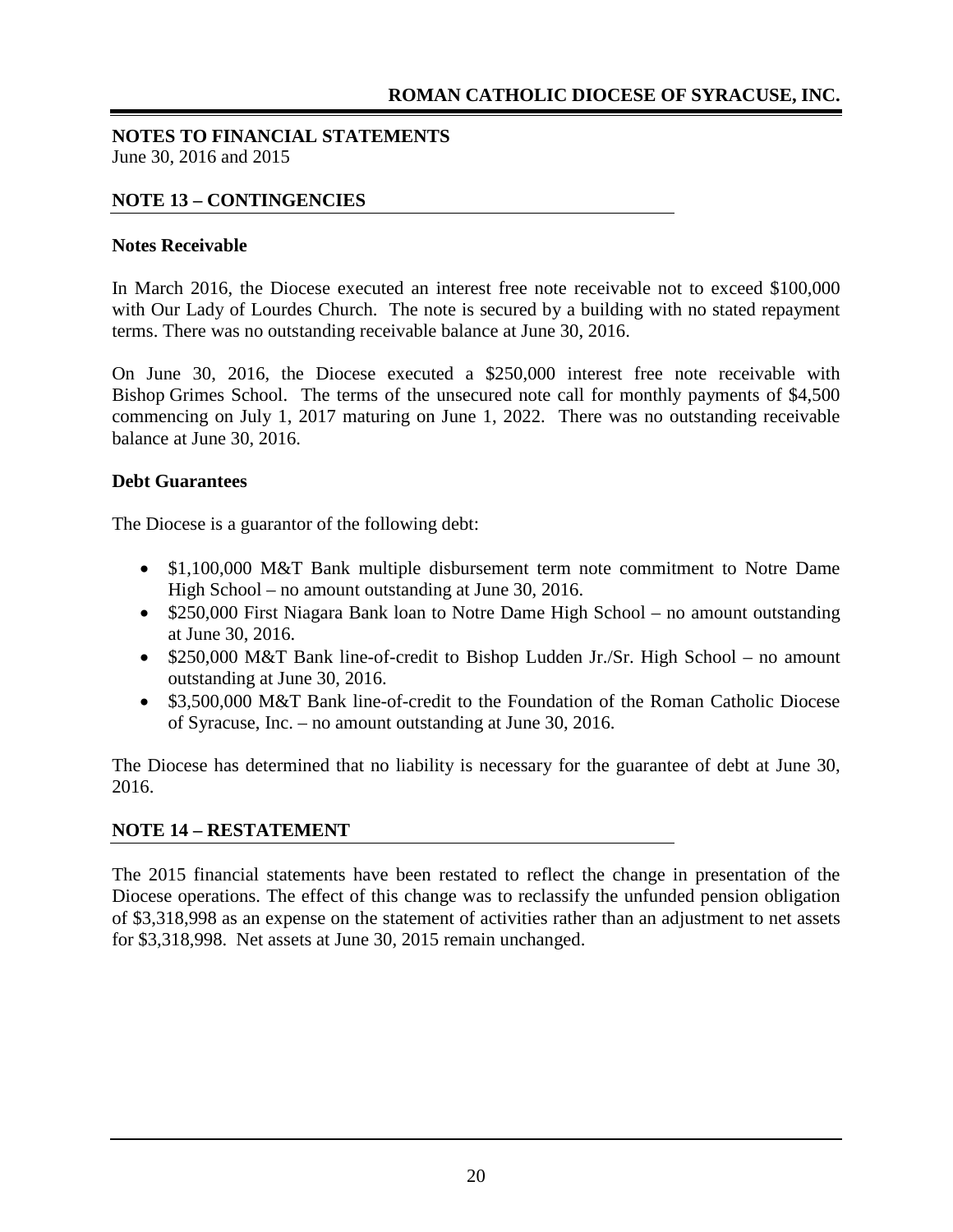#### <span id="page-22-1"></span><span id="page-22-0"></span>**SCHEDULE OF INSURANCE FUND ACTIVITY**

Year Ended June 30, 2016 with Comparative Totals for June 30, 2015

|                                   | <b>PSI</b>      | <b>Health</b>    |
|-----------------------------------|-----------------|------------------|
| <b>REVENUE</b>                    |                 |                  |
| <b>Insurance Premiums</b>         | \$<br>4,660,184 | 19,051,031<br>\$ |
| Rebates                           | 15,914          | 812,233          |
| <b>Total Revenue</b>              | 4,676,098       | 19,863,264       |
| <b>EXPENSES</b>                   |                 |                  |
| Administrative and Operational    | 434,037         | 1,945,183        |
| Insurance - Outside Carrier       | 1,652,614       | 401,086          |
| Insurance - Claims Paid           | 2,005,629       | 14,722,366       |
| <b>Insurance - Claims Accrued</b> | (401, 876)      | 353,425          |
| Program Expense - Departments     | 423,414         | 348,615          |
| <b>Total Expenses</b>             | 4,113,818       | 17,770,675       |
| <b>CHANGE IN NET ASSETS</b>       | 562,280         | 2,092,589        |
| Net Assets at Beginning of Year   | 4,013,234       | 11,949,522       |
| Net Assets at End of Year         | 4,575,514       | 14,042,111       |
| <b>Years on Reserve Coverage</b>  | 2.28            | 0.95             |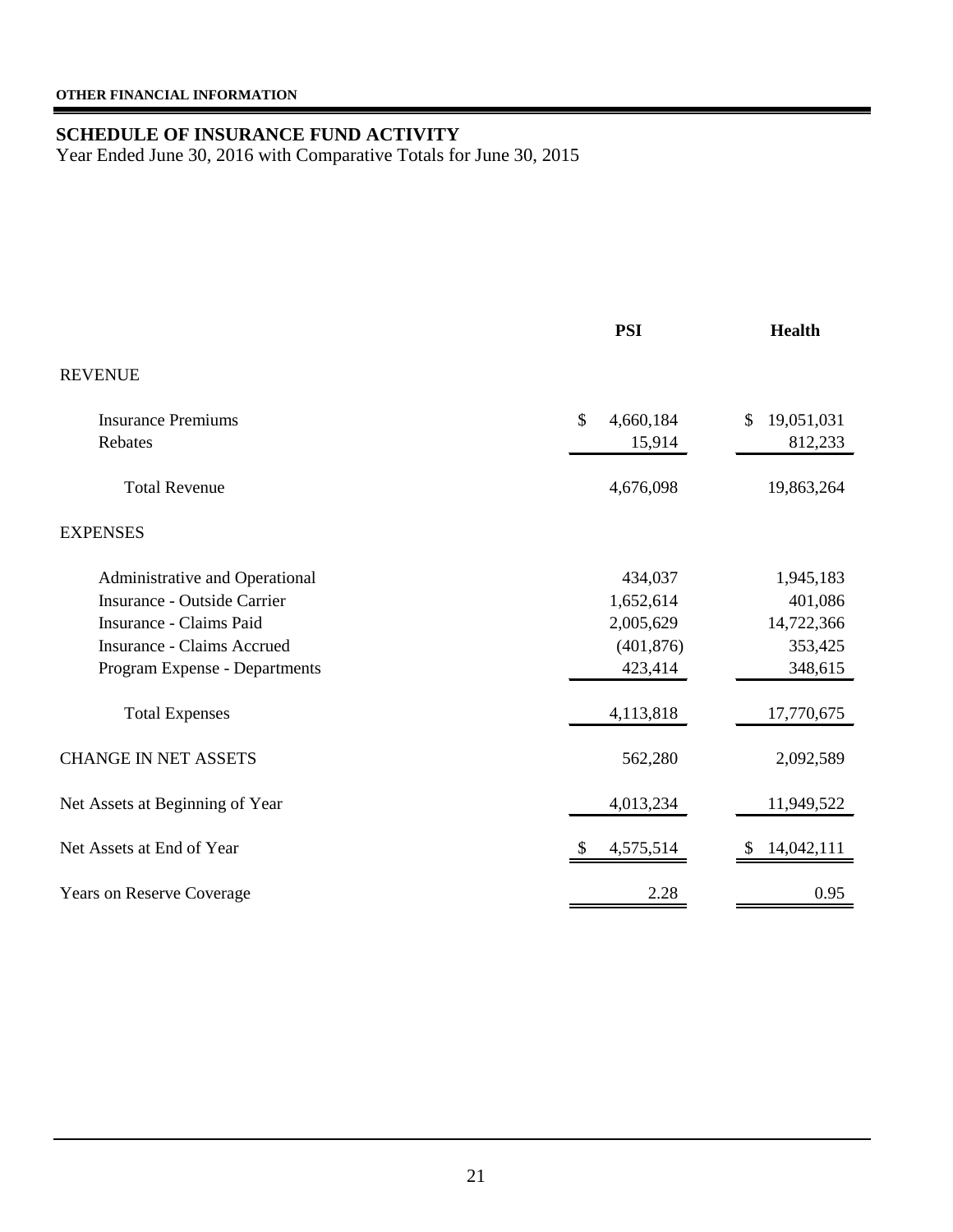|                           |                  |                   | <b>Total</b>     |                             |  |  |
|---------------------------|------------------|-------------------|------------------|-----------------------------|--|--|
|                           | Unemployment     | <b>Disability</b> | 2016             | 2015                        |  |  |
|                           |                  |                   |                  |                             |  |  |
| $\boldsymbol{\mathsf{S}}$ | 496,616          | $\$\,$<br>340,513 | \$<br>24,548,344 | $\mathcal{S}$<br>24,386,777 |  |  |
|                           | $\boldsymbol{0}$ | $\boldsymbol{0}$  | 828,147          | 594,473                     |  |  |
|                           | 496,616          | 340,513           | 25,376,491       | 24,981,250                  |  |  |
|                           |                  |                   |                  |                             |  |  |
|                           | 10,200           | 18,000            | 2,407,420        | 2,458,593                   |  |  |
|                           | $\overline{0}$   | $\boldsymbol{0}$  | 2,053,700        | 1,875,792                   |  |  |
|                           | 344,191          | 193,555           | 17,265,741       | 17,347,667                  |  |  |
|                           | $\boldsymbol{0}$ | $\overline{0}$    | (48, 451)        | 284,796                     |  |  |
|                           | $\boldsymbol{0}$ | $\boldsymbol{0}$  | 772,029          | 808,073                     |  |  |
|                           | 354,391          | 211,555           | 22,450,439       | 22,774,921                  |  |  |
|                           | 142,225          | 128,958           | 2,926,052        | 2,206,329                   |  |  |
|                           | 2,705,713        | 1,344,820         | 20,013,289       | 17,806,960                  |  |  |
| \$                        | 2,847,938        | 1,473,778<br>\$   | 22,939,341       | 20,013,289<br>\$            |  |  |
|                           | 8.27             | 7.61              |                  |                             |  |  |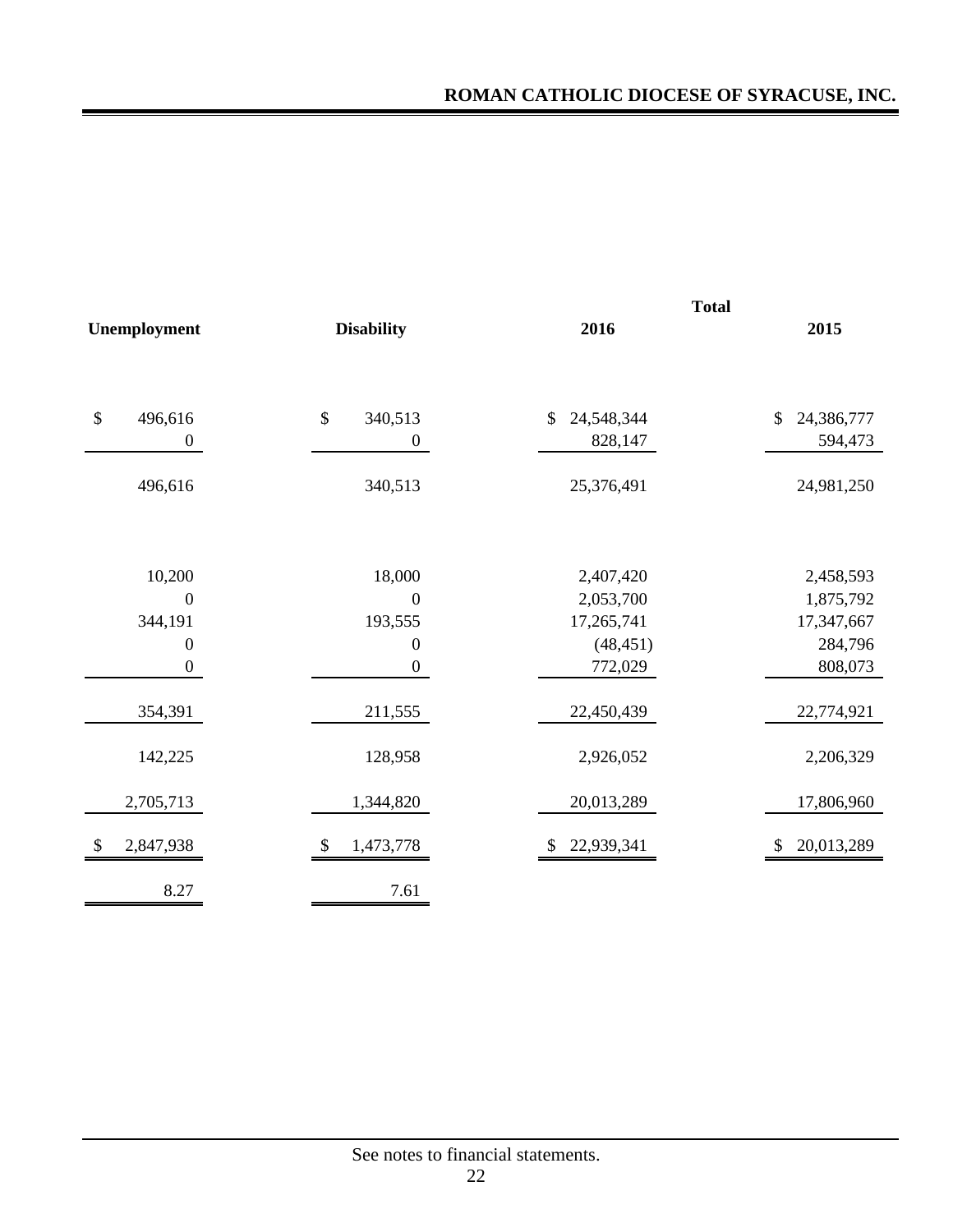## <span id="page-24-0"></span>**SCHEDULE OF CATHOLIC SCHOOL FUND ACTIVITY**

Year Ended June 30, 2016

|  | <b>STATEMENT OF NET ASSETS</b> |  |  |
|--|--------------------------------|--|--|
|--|--------------------------------|--|--|

|                                                                     |               | <b>Trinity</b> |
|---------------------------------------------------------------------|---------------|----------------|
| <b>ASSETS</b>                                                       |               |                |
| Cash and Investments                                                | \$            | 734,778        |
| Accounts Receivable, Net                                            |               | 11,032         |
| Fixed Assets, Net<br>Other                                          |               | 59,514         |
|                                                                     |               | $\overline{0}$ |
| <b>TOTAL ASSETS</b>                                                 | $\frac{1}{2}$ | 805,324        |
| <b>LIABILITIES</b>                                                  |               |                |
| Accounts Payable                                                    | \$            | 3,158          |
| <b>Loans from Diocese</b>                                           |               | $\mathbf{0}$   |
| Other                                                               |               | 32,666         |
| <b>Total Liabilities</b>                                            |               | 35,824         |
| <b>NET ASSETS</b>                                                   |               | 519,500        |
| <b>TOTAL LIABILITIES AND NET ASSETS</b>                             | \$            | 555,324        |
| <b>STATEMENT OF ACTIVITIES</b>                                      |               |                |
| <b>REVENUE</b>                                                      |               |                |
| <b>Tuition Billed</b>                                               | \$            | 725,008        |
| Tuition Waivers and Discounts                                       |               | (88, 651)      |
| Net Tuition                                                         |               | 636,357        |
| Diocesan Support                                                    |               | 18,456         |
| Net Fundraising                                                     |               | 85,911         |
| Hope Appeal and Other Grants                                        |               | 10,000         |
| Investment Activity, Net                                            |               | (525)          |
| Other Income                                                        |               | 42,166         |
| <b>Total Revenue</b>                                                |               | 792,365        |
| <b>EXPENSES</b>                                                     |               |                |
| Personnel (S&B)                                                     |               | 898,117        |
| Instructional                                                       |               | 31,280         |
| Building/Occupancy                                                  |               | 51,807         |
| Other Expenses                                                      |               | 57,409         |
| <b>Total Expenses</b>                                               |               | 1,038,613      |
| Operating Loss before Parish Assessments and Hope Appeal Allocation |               | (246, 248)     |
| Parish Assessments                                                  |               | 320,000        |
| Operating Income (Loss) before Hope Appeal Allocation               |               | 73,752         |
| Hope Appeal Allocation                                              |               | 0              |
| OPERATING INCOME (LOSS)                                             |               | 73,752         |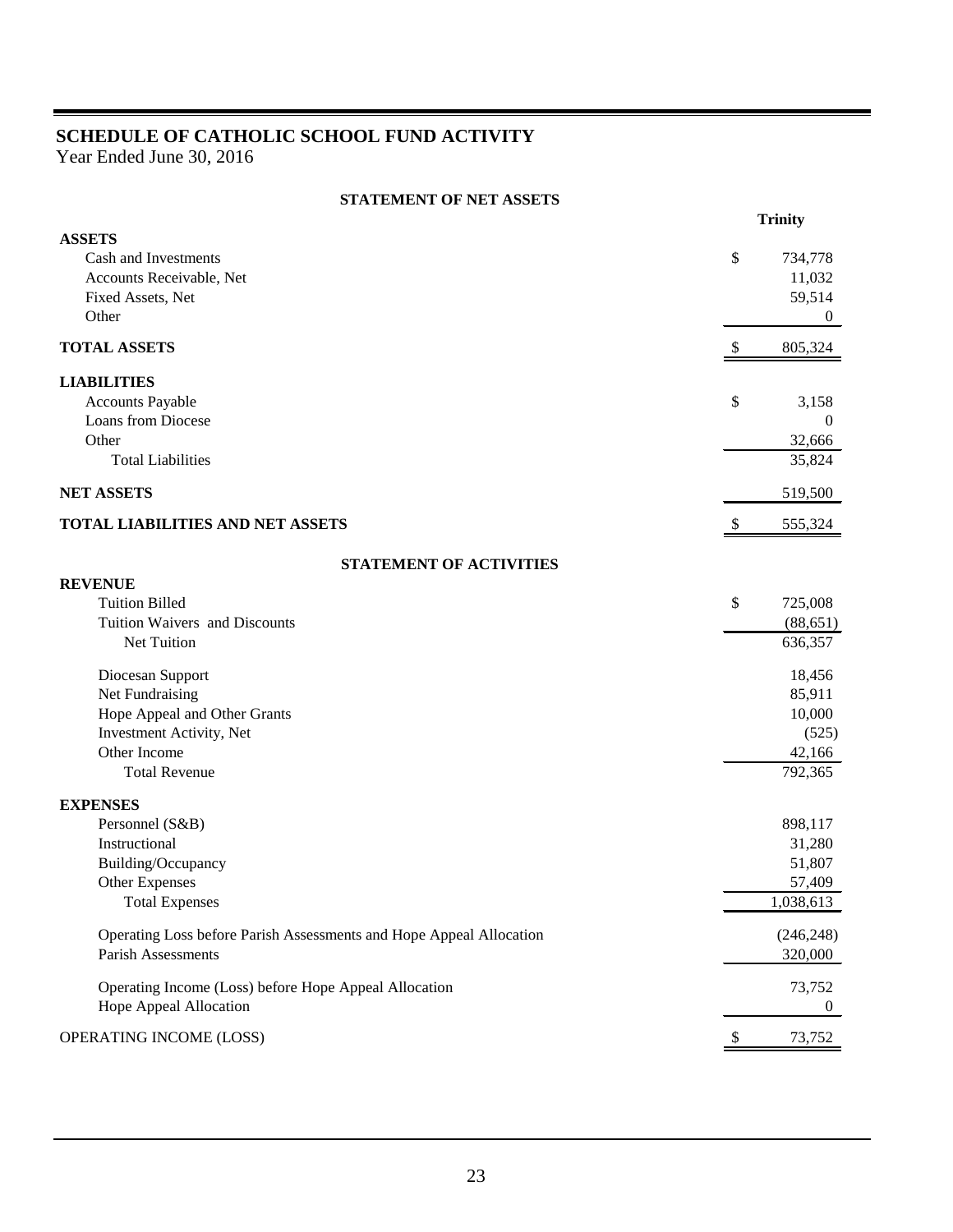## **ROMAN CATHOLIC DIOCESE OF SYRACUSE, INC.**

|                           | <b>CSO/Support</b><br>Rome<br><b>St. Patrick's</b>     |      | <b>Eliminations</b>                                    |                            | <b>Total</b>                                                                     |      |                                                                              |    |                                                                            |
|---------------------------|--------------------------------------------------------|------|--------------------------------------------------------|----------------------------|----------------------------------------------------------------------------------|------|------------------------------------------------------------------------------|----|----------------------------------------------------------------------------|
| \$                        | 232,632<br>7,783<br>$\boldsymbol{0}$<br>27,744         | \$   | 167,080<br>5,171<br>80,202<br>100                      | \$                         | $\boldsymbol{0}$<br>$\boldsymbol{0}$<br>$\boldsymbol{0}$<br>$\boldsymbol{0}$     | \$   | $\boldsymbol{0}$<br>$\boldsymbol{0}$<br>$\boldsymbol{0}$<br>$\boldsymbol{0}$ | \$ | 1,134,490<br>23,986<br>139,716<br>27,844                                   |
|                           | 268,159                                                | \$   | 252,553                                                |                            | $\boldsymbol{0}$                                                                 |      | 0                                                                            |    | 1,326,036                                                                  |
| \$                        | 36,363<br>520,471<br>6,000<br>562,834                  | \$   | 21,641<br>$\boldsymbol{0}$<br>17,119<br>38,760         | \$                         | $\boldsymbol{0}$<br>$\boldsymbol{0}$<br>$\boldsymbol{0}$<br>$\overline{0}$       | \$   | $\boldsymbol{0}$<br>(520, 471)<br>0<br>(520, 471)                            | \$ | 61,162<br>$\boldsymbol{0}$<br>55,785<br>116,947                            |
| $\$$                      | (294, 675)<br>268,159                                  | $\$$ | 213,793<br>252,553                                     | $\boldsymbol{\mathsf{S}}$  | $\boldsymbol{0}$<br>$\boldsymbol{0}$                                             | $\$$ | 520,471<br>$\boldsymbol{0}$                                                  | \$ | 1,209,089<br>1,326,036                                                     |
|                           |                                                        |      |                                                        |                            |                                                                                  |      |                                                                              |    |                                                                            |
| \$                        | 439,282<br>(25,082)<br>414,200                         | \$   | 378,580<br>(137,776)<br>240,804                        | \$                         | $\boldsymbol{0}$<br>$\boldsymbol{0}$<br>$\overline{0}$                           | \$   | $\boldsymbol{0}$<br>$\boldsymbol{0}$<br>$\overline{0}$                       | \$ | 1,542,870<br>(251, 509)<br>1,291,361                                       |
|                           | 27,600<br>85,538<br>15,587<br>56<br>130,228<br>673,209 |      | 24,010<br>91,364<br>45,687<br>160<br>27,215<br>429,240 |                            | $\boldsymbol{0}$<br>38,766<br>$\boldsymbol{0}$<br>(15,519)<br>620,682<br>643,929 |      | (70,066)<br>0<br>0<br>$\boldsymbol{0}$<br>0<br>(70,066)                      |    | $\boldsymbol{0}$<br>301,579<br>71,274<br>(15, 828)<br>820,291<br>2,468,677 |
|                           | 612,440<br>18,535<br>74,745<br>83,340<br>789,060       |      | 566,744<br>12,174<br>46,787<br>63,244<br>688,949       |                            | 721,465<br>$\boldsymbol{0}$<br>$\boldsymbol{0}$<br>419,545<br>1,141,010          |      | $\mathbf 0$<br>0<br>0<br>(70,066)<br>(70,066)                                |    | 2,798,766<br>61,989<br>173,339<br>553,472<br>3,587,566                     |
|                           | (115, 851)<br>300,000                                  |      | (259,709)<br>220,000                                   |                            | (497,081)<br>$\boldsymbol{0}$                                                    |      | $\boldsymbol{0}$<br>$\boldsymbol{0}$                                         |    | (1, 118, 889)<br>840,000                                                   |
|                           | 184,149<br>$\boldsymbol{0}$                            |      | (39,709)<br>$\boldsymbol{0}$                           |                            | (497,081)<br>359,442                                                             |      | $\boldsymbol{0}$<br>$\boldsymbol{0}$                                         |    | (278, 889)<br>359,442                                                      |
| $\boldsymbol{\mathsf{S}}$ | 184,149                                                | \$   | (39,709)                                               | $\boldsymbol{\mathcal{S}}$ | (137, 639)                                                                       | \$   | $\boldsymbol{0}$                                                             | \$ | 80,553                                                                     |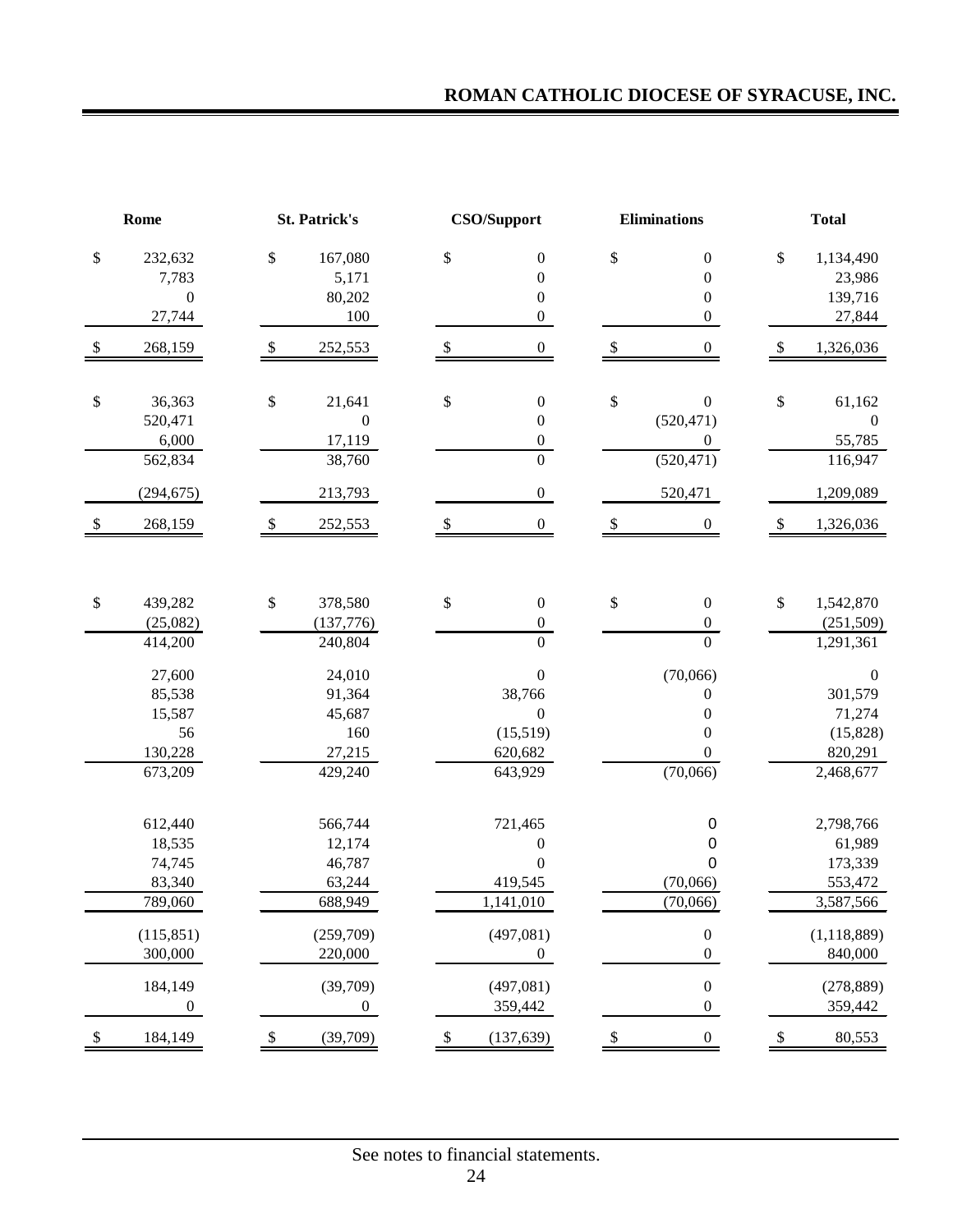## <span id="page-26-0"></span>**SCHEDULES OF PLANT FUND ACTIVITY**

Years Ended June 30, 2016 and 2015

|                                | 2016             | 2015            |  |
|--------------------------------|------------------|-----------------|--|
| <b>REVENUE</b>                 |                  |                 |  |
| Assessments (Cathedracticum)   | \$<br>31,912     | \$<br>35,226    |  |
| <b>Service Fees</b>            | 281,137          | 339,808         |  |
| <b>Total Revenue</b>           | 313,049          | 375,034         |  |
| <b>EXPENSES</b>                |                  |                 |  |
| <b>Facilities Management</b>   | 305,828          | 296,070         |  |
| Plant Fund                     | 59,461           | 130,460         |  |
| <b>Building Occupancy Cost</b> | 503,124          | 489,593         |  |
| <b>Total Expenses</b>          | 868,413          | 916,123         |  |
| PLANT FUND ACTIVITY, NET       | (555, 364)<br>\$ | (541,089)<br>\$ |  |

The Plant Fund is used to account for the acquisition, construction, and maintenance of the physical plant of the Diocese.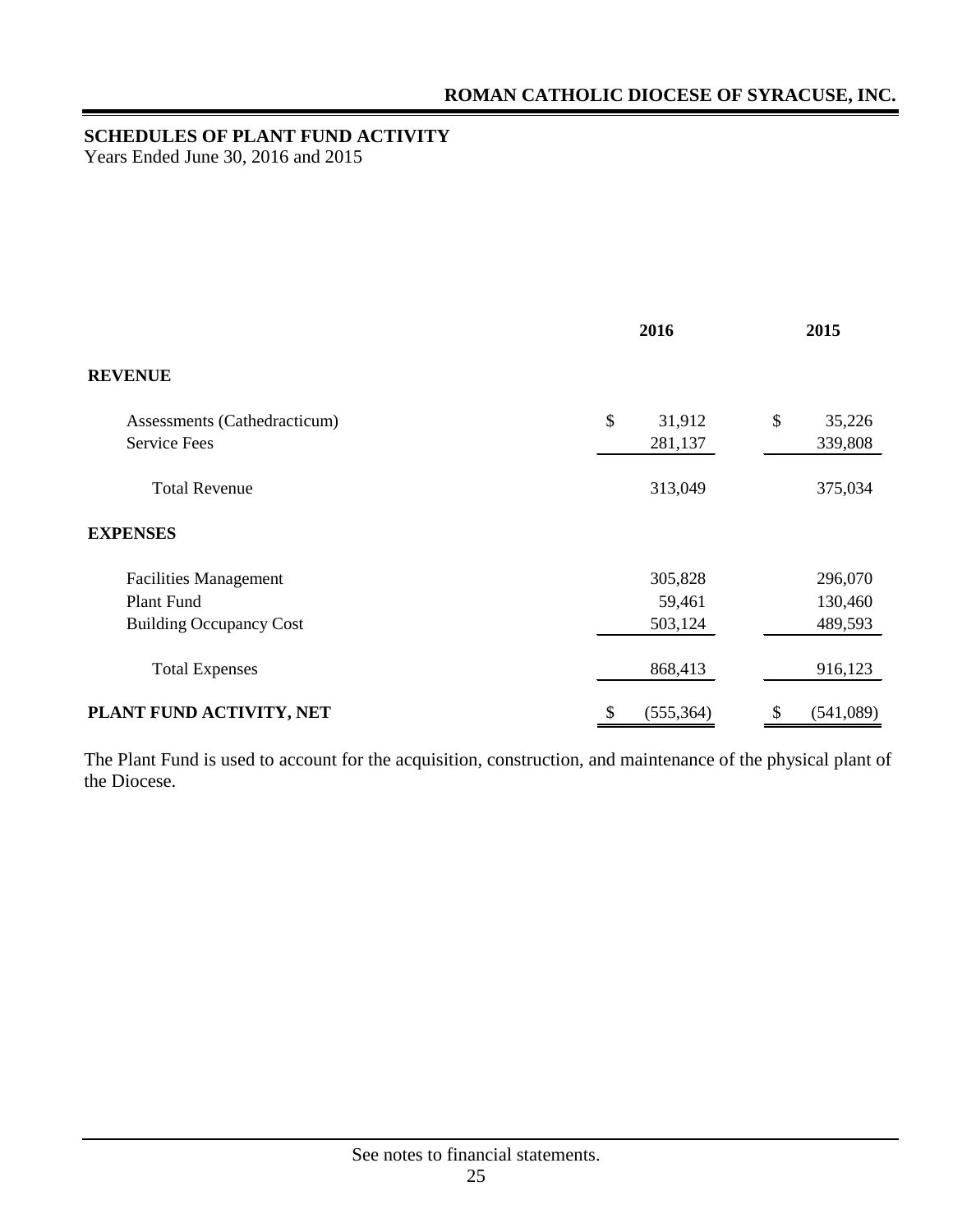## <span id="page-27-0"></span>**SCHEDULES OF CENTRAL ADMINISTRATION SUPPORT SERVICES**

Years Ended June 30, 2016 and 2015

|                                              | 2016             | 2015             |
|----------------------------------------------|------------------|------------------|
| <b>REVENUE</b>                               |                  |                  |
| Contributions                                | \$<br>40,393     | \$<br>138,763    |
| Fees - Other Services                        | 168,265          | 106,233          |
| <b>Affiliation Fees</b>                      | 2,137,327        | 2,115,754        |
| <b>Total Revenue</b>                         | 2,345,985        | 2,360,750        |
| <b>EXPENSES</b>                              |                  |                  |
| <b>Executive Management</b>                  | 668,165          | 556,954          |
| Development and Fundraising                  | 434,306          | 482,149          |
| <b>Information Technology</b>                | 462,405          | 389,161          |
| Finance and Payroll                          | 1,060,781        | 973,231          |
| <b>Banking Fees</b>                          | 47,503           | 53,085           |
| Lay Pension Plan                             | 74,376           | $\overline{0}$   |
| <b>Parish Services</b>                       | 220,261          | 207,719          |
| <b>Central Purchasing</b>                    | 145,811          | 140,015          |
| Archives                                     | 55,906           | 57,871           |
| Marriage Tribunal                            | 67,486           | 75,026           |
| <b>Total Expenses</b>                        | 3,237,000        | 2,935,211        |
| CENTRAL ADMINISTRATION SUPPORT SERVICES, NET | \$<br>(891, 015) | \$<br>(574, 461) |

Central administration support services provide support to the programs operated by the Diocese.